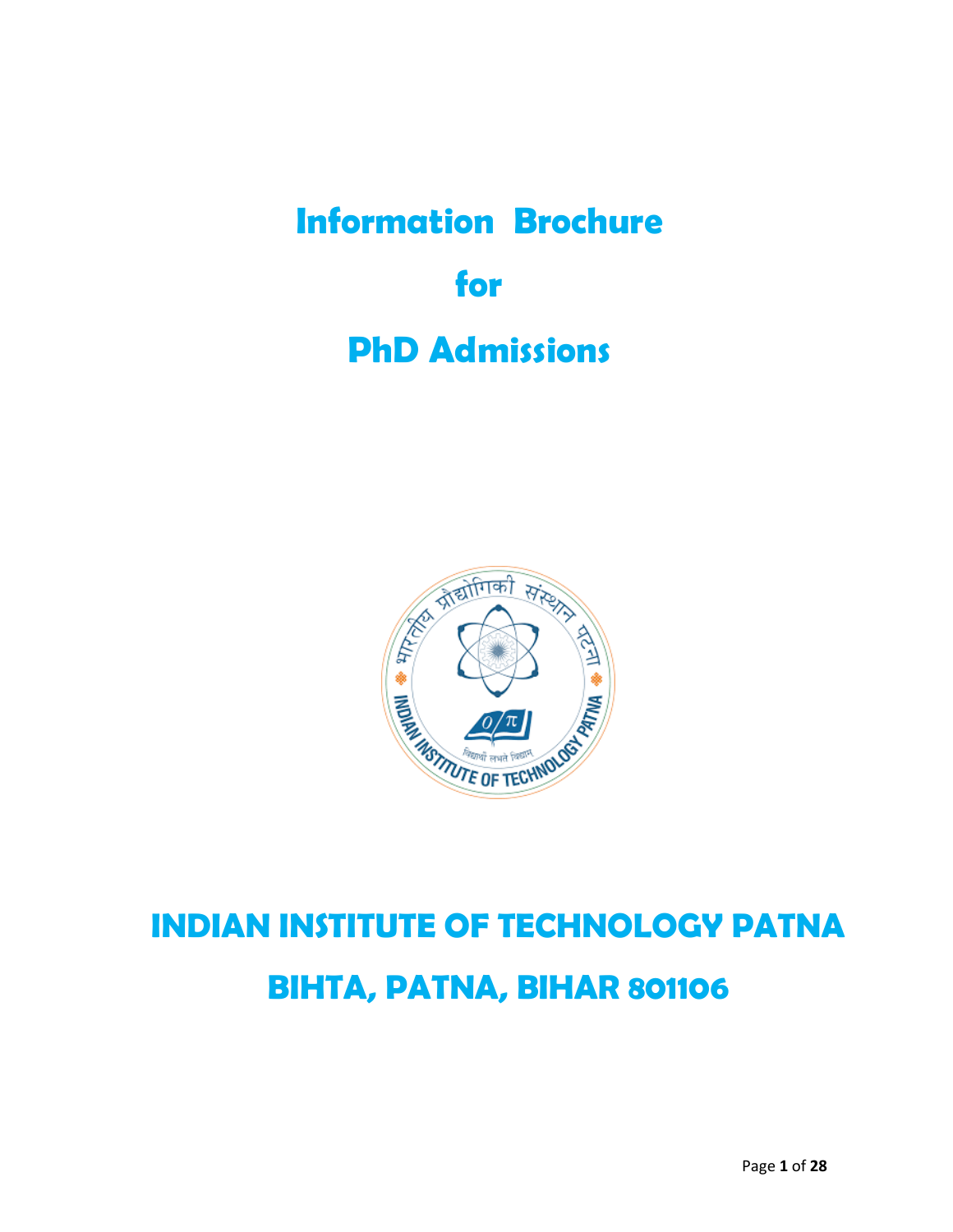| A |                     | General                                                  |  |  |
|---|---------------------|----------------------------------------------------------|--|--|
|   | 1.                  | Message to Candidate                                     |  |  |
|   | The Institute<br>2. |                                                          |  |  |
|   | 3.                  | Important Date/Academic Calendar                         |  |  |
|   | 4.                  | <b>Research Facilities</b>                               |  |  |
|   | 5.                  | <b>Student Amenities + Hostel Accommodation</b>          |  |  |
|   | 6.                  | Ph.D. Programme                                          |  |  |
|   | 7.                  | Eligibility Criterion for Admission + General Guidelines |  |  |
|   | 8.                  | Application Categories and Financial Support             |  |  |
|   | 9.                  | <b>Admission Procedure</b>                               |  |  |
|   | 10.                 | Payment of Fees and Deposits + Fee Structure + Mess Fee  |  |  |
|   | 11.                 | Registration for the Ph.D. Degree                        |  |  |
|   | 12.                 | <b>Confirmation f Registration</b>                       |  |  |
|   | 13.                 | Submission of Thesis and Award of Degree + Credit System |  |  |
|   | 14.                 | <b>Reservation of Seats</b>                              |  |  |
| B |                     | <b>Department and Disciplines</b>                        |  |  |
|   | 1.                  | Computer Science & Engineering                           |  |  |
|   | 2.                  | <b>Electrical Engineering</b>                            |  |  |
|   | 3.                  | <b>Mechanical Engineering</b>                            |  |  |
|   | 4.                  | Material Science & Engineering                           |  |  |
|   | 5.                  | Chemical & Biochemical Engineering                       |  |  |
|   | 6.                  | Civil & Environmental Engineering                        |  |  |
|   | 7.                  | Physics                                                  |  |  |
|   | 8.                  | Chemistry                                                |  |  |
|   | 9.                  | Math                                                     |  |  |
|   | 10.                 | <b>Humanities &amp; Social Sciences</b>                  |  |  |
| C |                     | <b>Centre of Excellence</b>                              |  |  |
|   | 1.                  | SAIF                                                     |  |  |
| D |                     | <b>Appendices</b>                                        |  |  |
|   | 1.                  | Fees and Deposits + Refund of FEE                        |  |  |
|   | 2.                  | Refund of Fee                                            |  |  |
|   | 3.                  | <b>Financial Assistance</b>                              |  |  |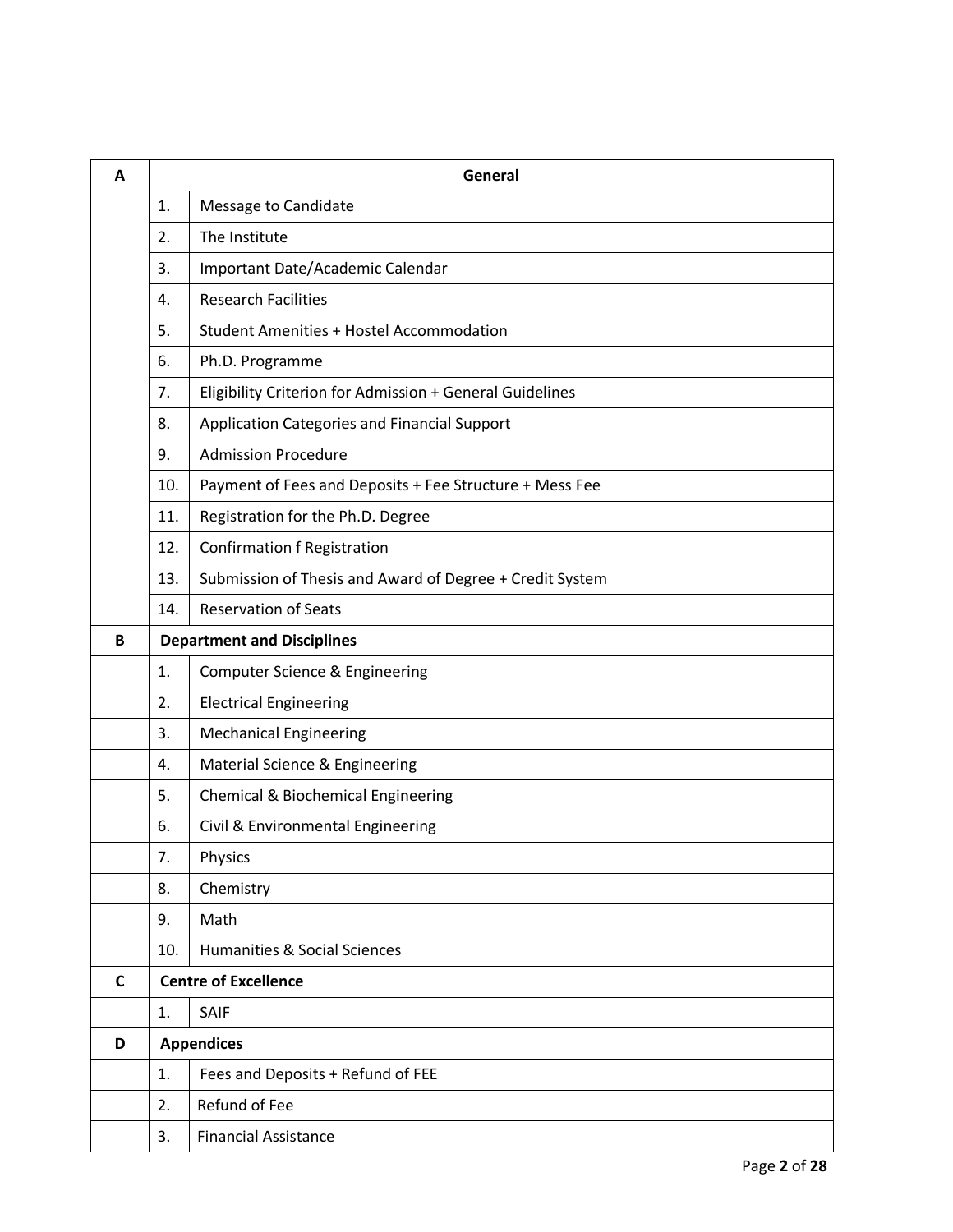|   | 4. | Sponsorship letter for full-time candidates                                    |  |  |  |
|---|----|--------------------------------------------------------------------------------|--|--|--|
|   | 5. | Employer's Letter in case of candidates joining Ph.D. programme on Study leave |  |  |  |
|   | 6. | Sponsorship Certificate for External Registration                              |  |  |  |
|   | 7. | No Objection Certificate for college Teacher                                   |  |  |  |
|   | 8. | Co-Guide particulars of External Registration                                  |  |  |  |
| F |    | How to reach Institute                                                         |  |  |  |
| F |    | <b>International Student Admission</b>                                         |  |  |  |
| G |    | Important contact number                                                       |  |  |  |

### **A-GENERAL**

## **Message to Candidate**

Indian Institute of Technology Patna is an Institution of National Importance and a new addition to the hallowed IIT System that has proven its worth in last 50+ years. The alumni of IIT are internationally known for their caliber and contribution. Since its inception in 2008, IIT Patna- like its young as well as established peers- has pursued excellence with steadfast determination.

IITP has 6 Engineering Disciplines: Civil and Environmental Engineering, Chemical and Biochemical Engineering, Computer Science and Engineering, Electrical Engineering, Mechanical Engineering and Material Science and Engineering; 2 Science Disciplines: Physics and Chemistry; Humanities and Social Sciences; Mathematics. Its faculty members are experts in their respective fields. The thriving PhD, M.Tech and B.Tech programs of IITP see the students and faculty publish prolifically, win competitions, come up with innovations and build societal awareness.

For impact, technology has to understand its vital links with (i) Humanities and Social Sciences, (ii) Mathematics and (iii) Natural Sciences. Technology can change life if it can acquire "Perspective" from Humanities and Social Sciences, "Technique" from Mathematics and "Foundations" from Sciences. In IITP, we will strive to achieve this 4-way harmony of Technology, Humanities and Social Sciences, Basic Sciences and Mathematics. The original charter of new IITs, viz., interdisciplinary research and teaching will thereby be addressed.

IITP is strategically placed, geographically speaking. The stretch from Gujarat to Manipur has 11 IITs (Gandhinagr, Jodhpur, Mandi, Ropar, Roorkee, Delhi, Kanpur, Patna, Kharagpur, Bhubaneshwar and Guahati) and a large number of NITs and renowned universities. This sets up a tremendous powerhouse of knowledge and high quality human resource. Additionally, the state of Bihar is rich with tradition and resources, emphasizes education, is blessed with the fertile Gangetic plain and abundant sunlight. This paves way for immense societal impact through agriculture and energy technology, amongst many other possibilities.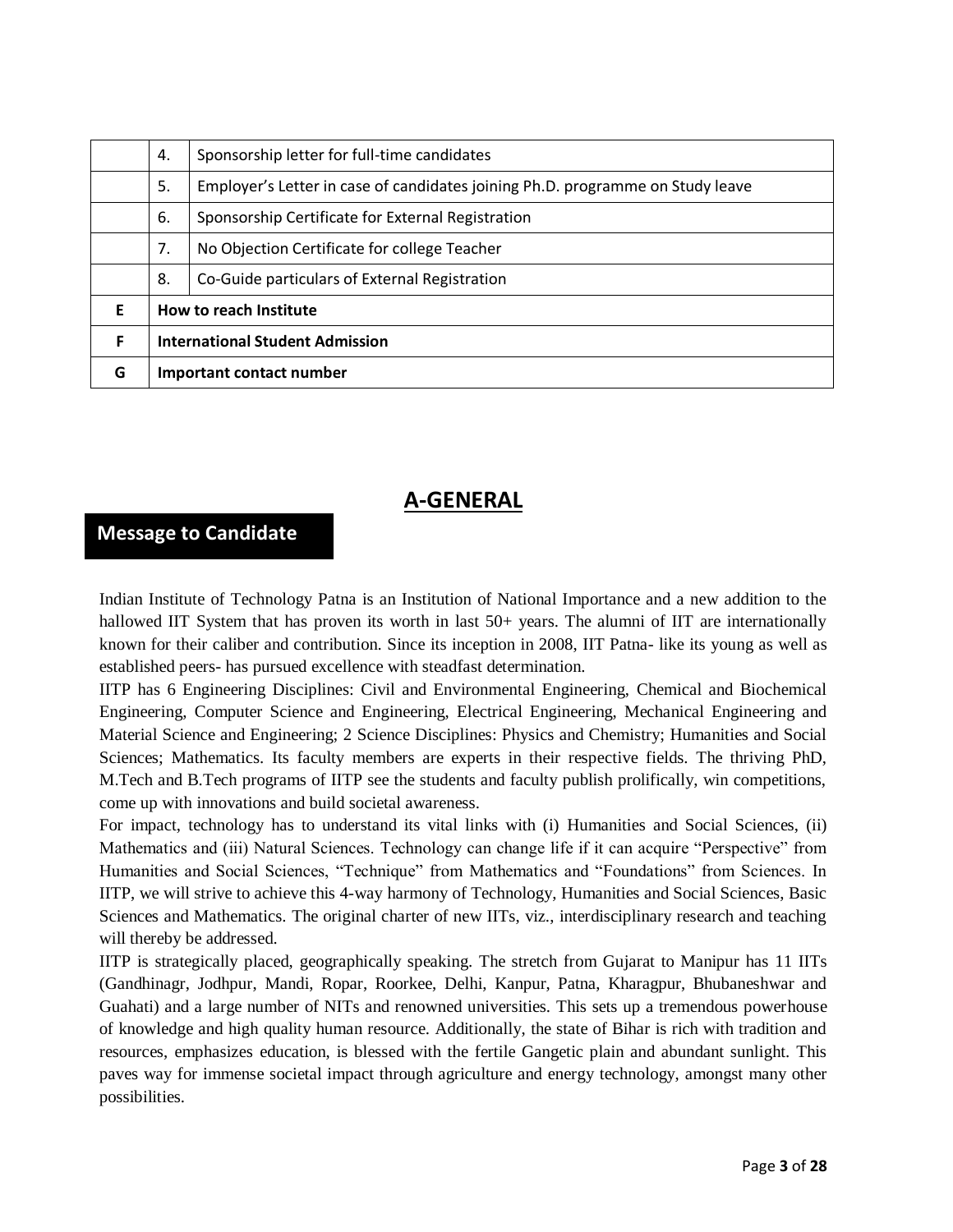IITP has moved to its brand new campus at Bihta, a place with history, about 35 KM from main city Patna. The sprawling 501 acre campus houses four academic complexes for the departments, a Class Rooms Complex, Student, Faculty and Staff Residential quarters, Hospital and School and an impressive Administrative building. The 2015 autumn session in IITP started from the new campus in Bihta.

At this juncture of history, IIT Patna is poised for great things.

#### **Director, IIT Patna**

## **The Institute**

Indian Institute of Technology Patna is one of the new IITs established by an Act of the Indian Parliament on August 06, 2008. Patna which was known as Patliputra has been a center of knowledge since long has been attracting visitors and scholars from many parts of the world such as China, Indonesia, Japan, Korea, Sri Lanka, among others. This has been a land of visionaries. Some of the legends from this region include Lord Gautam Buddha, Lord Mahavir, Guru Gobind Singh, the famous astronomer Aryabhatta and the first President of India, Dr. Rajendra Prasad.

IIT Patna has ten departments: These are Computer Science & Engineering, Electrical Engineering, Mechanical Engineering, Chemical and Biochemical Engineering, Civil & Environmental Engineering, Materials Science & Engineering, Chemistry, Physics, Mathematics and Humanities & Social Science departments.

IIT Patna campus is located at Bihta which is approximately 40 kms from Patna. For driving directions and contact details, please point your browser to the following link: http://www.iitp.ac.in/index.php/contact.html

The Institute has developed modern facilities that are fully equipped with the state-of-the-art facilities (equipment software and machines) that are routinely used to train and educate students in the following programs:

B.Tech in five disciplines: Computer Science and Engineering, Electrical Engineering, Mechanical Engineering, Civil Engineering and Chemical Engineering. M.Tech in multi-disciplinary streams with eight specializations:

Mechatronics jointly offered by Departments of Mechanical and Electrical Engineering, Mathematics & Computing jointly offered by Departments of Mathematics and Computer Science & Engineering, Nano Science & Technology jointly offered by Departments of Physics and Chemistry, Computer Science and Engineering offered by Department of Computer Science & Engineering, Communication System Engineering offered by Department of Electrical Engineering, Mechanical Engineering offered by Department of Mechanical Engineering, Civil and Infrastructure Engineering offered by Department of Civil & Environmental Engineering and Materials Science and Engineering offered by Department of Materials Science and Engineering.

Budding research scholars are admitted in the PhD program of this Institute in all ten (10) departments.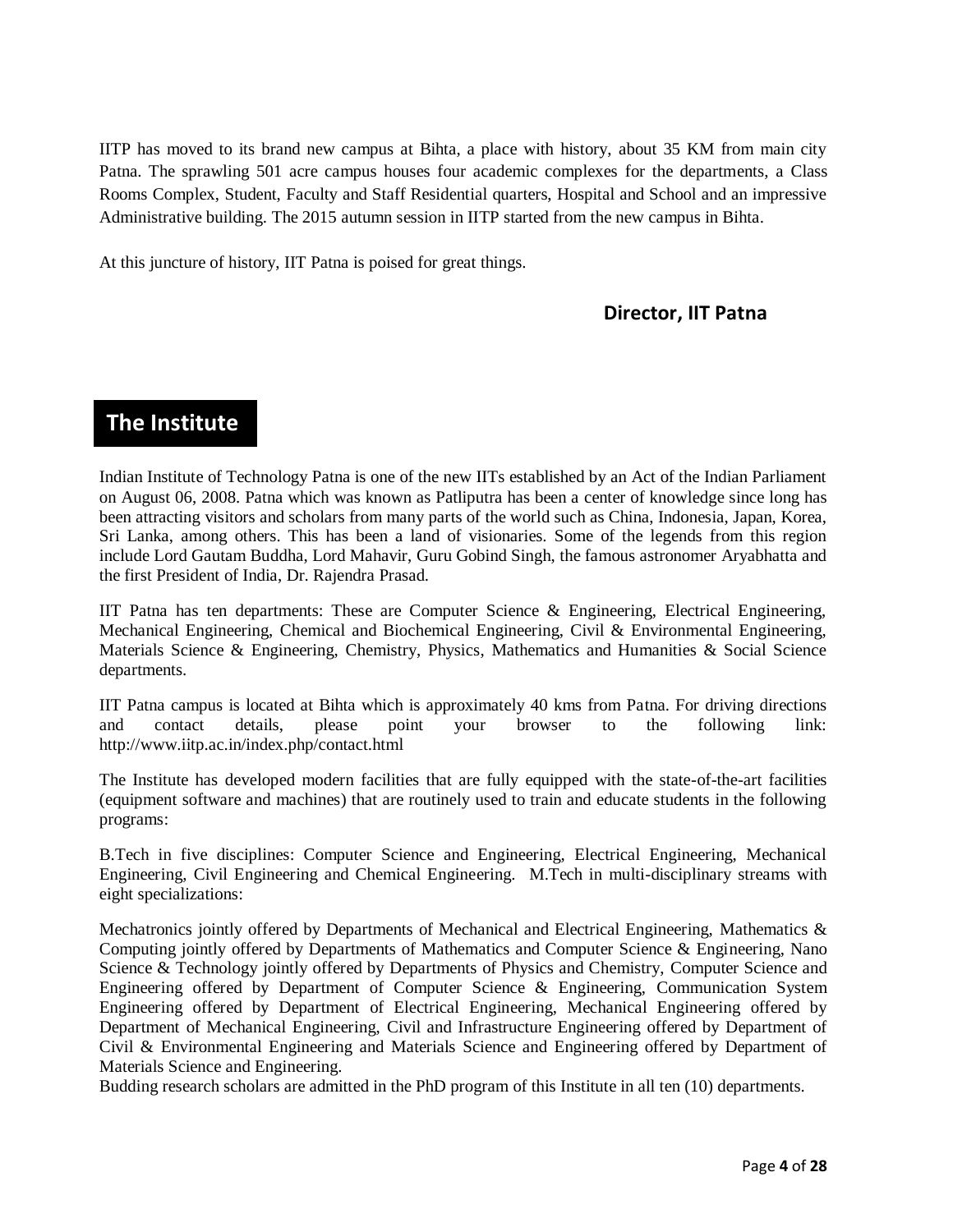As of April 2016, IIT Patna has six hundred seventy students enrolled in its B Tech programs, one hundred sixty one M.Tech students and two hundred fifty nine Ph.D students. Since inception in 2008 and till April 2016, more than four hundred students have been awarded B.Tech. degree, more than seventy five students have been awarded M.Tech. degree and more than 20 research scholars have been awarded PhD degree.As of April 2016, faculty strength of IIT Patna is one hundred one (which includes one DST Ramanujan Faculty Fellow, one Adjunct Faculty, one DST INSPIRE Faculty and one Visiting Professor). Faculty members are supported by more that seventy efficient staff (non-teaching) members. These numbers are anticipated to increase as the Institute is growing at a steady pace. The faculty members of IIT Patna have a wide range of academic and research experience. They have been trained in the top ranked Institutes within the country and abroad.

Research activity in IIT Patna has been published in high quality and peer-reviewed national and international journals. Faculty members of IIT Patna have been also participating in national and international conferences of repute.

| <b>ACADEMIC CALENDAR FOR SPRING SEMESTER 2017</b>                                   |                                              |                 |  |  |
|-------------------------------------------------------------------------------------|----------------------------------------------|-----------------|--|--|
| <b>EVENT</b>                                                                        | <b>DATE</b>                                  | <b>DAY</b>      |  |  |
| Registration for all current PG (M.Sc., M.Tech & PhD)                               | Jan 03, 2017                                 | Tuesday         |  |  |
| students and Registration for all new PhD entrants for Spring                       |                                              |                 |  |  |
| Semester 2017                                                                       |                                              |                 |  |  |
| Registration for all current UG students                                            | Jan 04, 2017                                 | Wednesday       |  |  |
| First day of Instruction for all students                                           | Jan 05, 2017                                 | Thursday        |  |  |
| Last date for late registration with fine                                           | Jan 11, 2017                                 | Wednesday       |  |  |
| Last date for course adjustment                                                     | Jan 13, 2017                                 | Friday          |  |  |
| Anwesha 2017                                                                        | Jan 27-29, 2017                              | Friday to       |  |  |
|                                                                                     |                                              | Sunday          |  |  |
| Communicating the list of short attendance cases to respective                      | Feb 13-16, 2017                              | Monday to       |  |  |
| Faculty Advisors/Supervisors and HoD                                                |                                              | Thursday        |  |  |
| Explicit warning to the students who are likely to fall sort of                     | Feb 17, 2017                                 | Friday          |  |  |
| attendance, urging them to make up                                                  |                                              |                 |  |  |
|                                                                                     |                                              |                 |  |  |
| <b>Mid Semester Examination (MSE)</b>                                               | Feb $20 - 25$ ,                              | Monday to       |  |  |
|                                                                                     | 2017                                         | <b>Saturday</b> |  |  |
| Last date for showing mid-semester answer copies to students                        | Mar 03, 2017                                 | Friday          |  |  |
| Mid Semester Review of UG projects (without affecting the                           | Between Mar 01, 2017 and Mar 06,             |                 |  |  |
| regular classes)                                                                    | 2017                                         |                 |  |  |
| Last date for Review of Mid semester performance of all                             | Mar 07, 2017                                 | Tuesday         |  |  |
| students by DAPC and reporting of academically weak                                 |                                              |                 |  |  |
| students to their Faculty Advisors/Supervisors and HoD                              |                                              |                 |  |  |
| Last date for Dropping Courses                                                      | Mar 09, 2017                                 | Thursday        |  |  |
| Last date for sending list of courses to be offered for the                         | Mar 22, 2017                                 | Wednesday       |  |  |
| Autumn semester                                                                     |                                              |                 |  |  |
| Last date for General Time Table slot allocation for the                            | April 11, 2017                               | Tuesday         |  |  |
| Autumn semester                                                                     |                                              |                 |  |  |
| Submission of applications for branch change by B.Tech.<br>second semester students | Between April 17, 2017 and April<br>20, 2017 |                 |  |  |

#### **Important Date/Academic Calendar**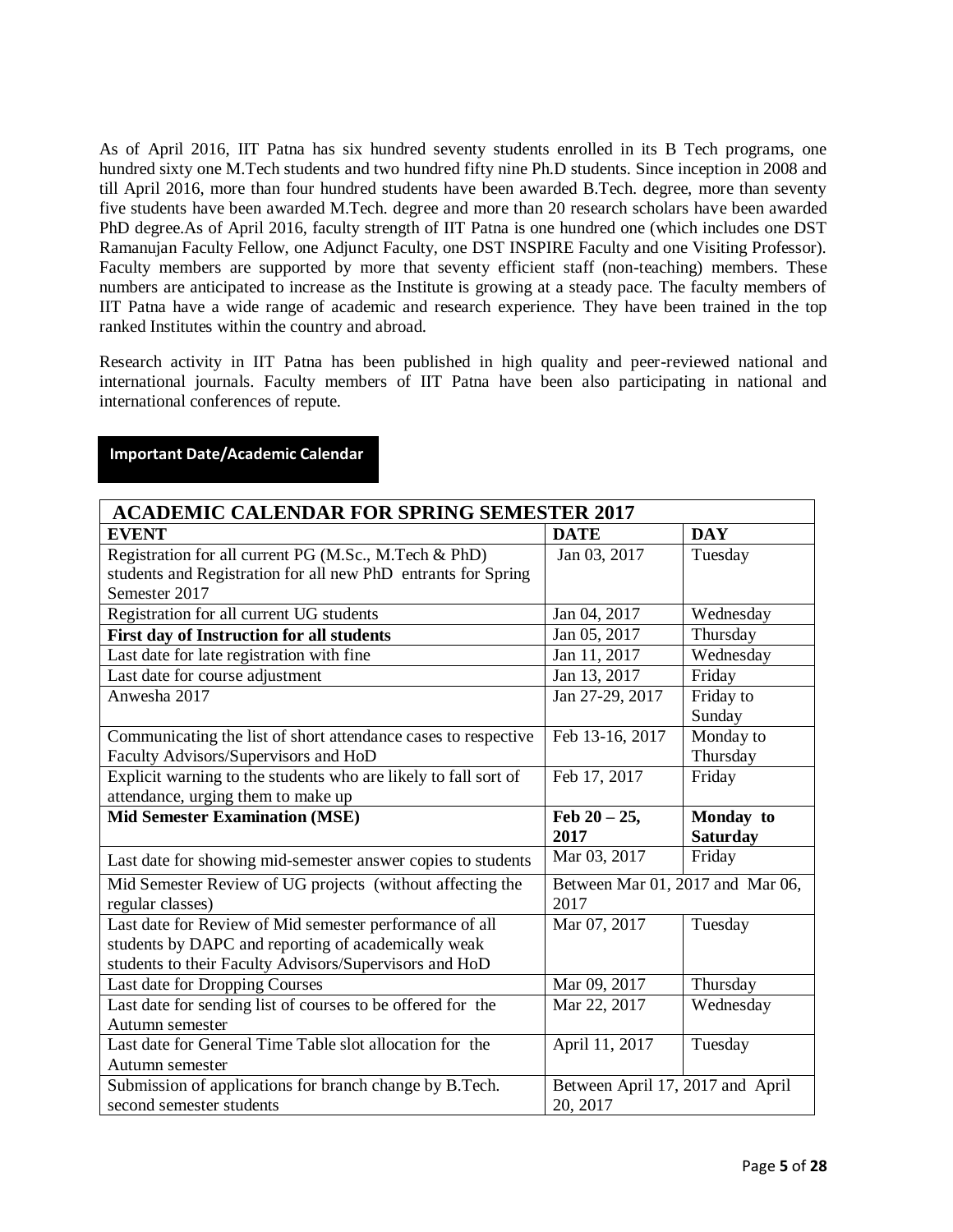|                                                                            | April 18, 2017                    | Tuesday             |
|----------------------------------------------------------------------------|-----------------------------------|---------------------|
| Communicating the final list of short attendance cases                     |                                   |                     |
| through the H.O.D to the Academic section                                  |                                   |                     |
| Display of list of detained students in End Semester                       | April 19, 2017                    | Wednesday           |
| Examination due to short attendance by the Academic Section                |                                   |                     |
| Timetable Finalization for Autumn semester                                 | April 21, 2017                    | Friday              |
| <b>Last day of Instructions</b>                                            | April 21, 2017                    | Friday              |
| <b>End Semester Examination (ESE)</b>                                      | April 24 -                        | Monday to           |
|                                                                            | April 29, 2017                    | Saturday            |
| <b>Summer Break begins (Only for UG students)</b>                          | May 01, 2017                      | <b>Monday</b>       |
| Industrial/Summer Training for B.Tech. students of all                     | Between May 02, 2017 and July 27, |                     |
| branches after sixth semester                                              | 2017                              |                     |
| <b>Last date for submission of Grades</b>                                  | May 04, 2017                      | <b>Thursday</b>     |
| Last date for DAPC meeting for considering results of all                  | May 05, 2017                      | Friday              |
| students. Last date for submitting hard copies of grades to the            |                                   |                     |
| Academic Section                                                           |                                   |                     |
| Last date for Make-up-Examinations for students having "I"                 | May 08, 2017                      | Monday              |
| and "X" grades and submission of letter grades to the                      |                                   |                     |
| Academic Section                                                           |                                   |                     |
| <b>IAPC</b> meeting                                                        | May 10, 2017                      | Wednesday           |
| <b>Declaration of Results</b>                                              | May 11, 2017                      | Thursday            |
| Summer Vacation (Only for Teachers)*                                       | May $11 - July$                   | Thursday to         |
|                                                                            | 14, 2017                          | Friday              |
| *Teachers can avail their vacation leave according to the Institute rules. |                                   |                     |
| Last date for finalization of Branch Change                                | May 12, 2017                      | Friday              |
| Last date for assigning final-year-project                                 | May 15, 2017                      | Monday              |
| Registration for M.Tech. students for Third Semester                       | May 15, 2017                      | Monday              |
| Submission of fee for Autumn Semester 2017                                 | Between May 15, 2017 and the day  |                     |
|                                                                            | of Registration for coming Autumn |                     |
|                                                                            | Semester 2017                     |                     |
| Registration of students for the Summer Quarter (SQ)                       | May 19, 2017                      | Friday              |
| SQ classes begin on                                                        | May 22, 2017                      | <b>Monday</b>       |
| <b>Mid-Term Examination for SQ</b>                                         | June 12-14,                       | <b>Monday to</b>    |
|                                                                            | 2017                              | Wednesday           |
| Conduct of Written Test/interview by Departments for                       | May $15 - 31$ ,                   | Monday to           |
| M.Tech. and PhD admissions                                                 | 2017                              | Wednesday           |
|                                                                            | June 30, 2017                     | Friday              |
| Last date for registration of students for supplementary                   |                                   |                     |
| courses                                                                    |                                   |                     |
| SQ classes end                                                             | July 11, 2017                     | Tuesday             |
| End-Term Examination for SQ & Exams for                                    | July 12-14, 2017                  | <b>Wednesday to</b> |
| supplementary courses                                                      |                                   | Friday              |
| Make-up-Examination for SQ                                                 | July 17-18, 2017                  | Monday and          |
|                                                                            |                                   | Tuesday             |
| Last date for submission of grades for SQ and                              | <b>July 19, 2017</b>              | Wednesday           |
| supplementary courses                                                      |                                   |                     |
| IAPC meeting and declaration of Results of SQ and                          | July 21, 2017                     | Friday              |
| supplementary courses                                                      |                                   |                     |
| <b>Senate Meeting</b>                                                      | July 25, 2017 (tentative)         |                     |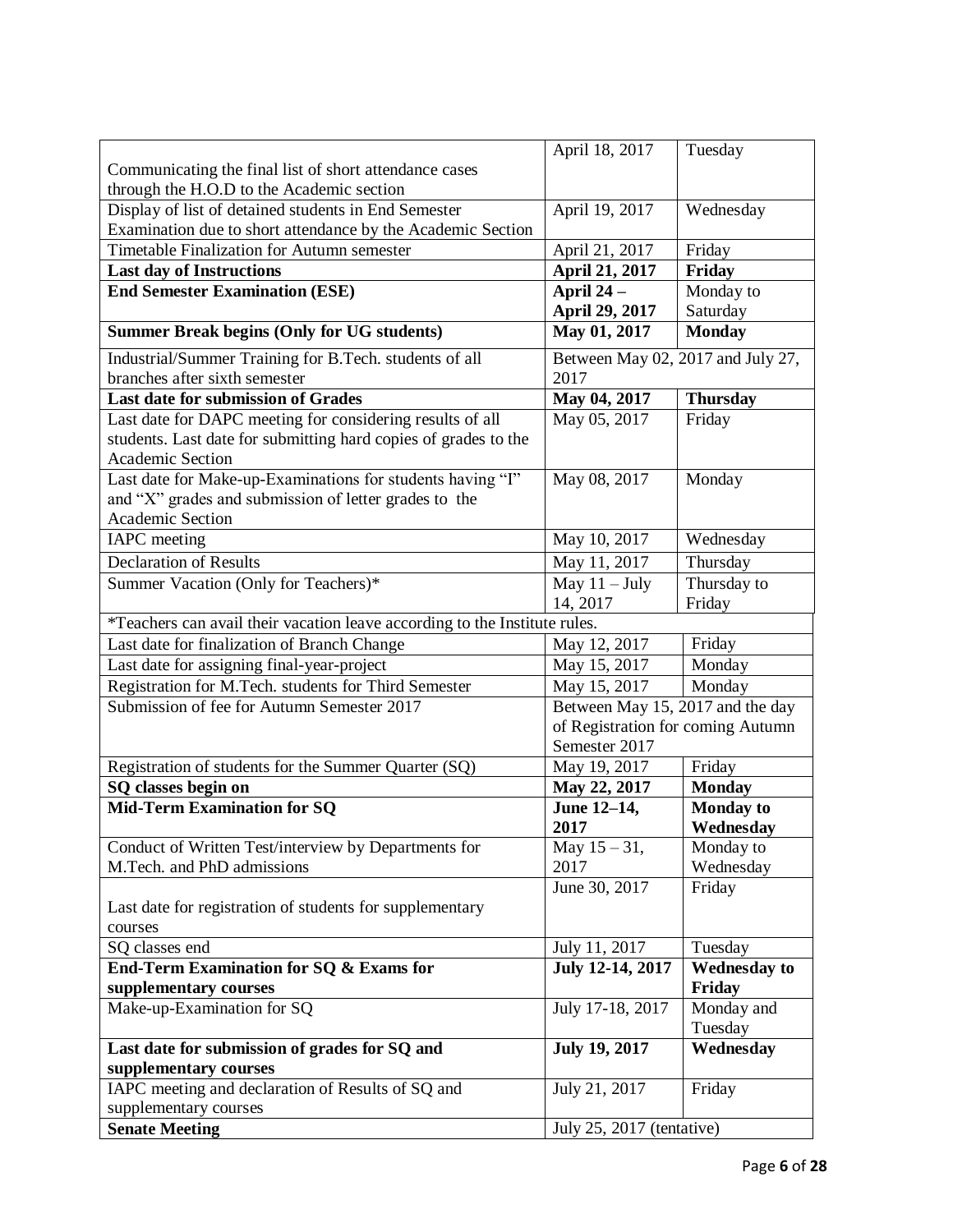| <b>ACADEMIC CALENDAR FOR AUTUMN SEMESTER 2017</b>                                                      |                                          |                                     |  |
|--------------------------------------------------------------------------------------------------------|------------------------------------------|-------------------------------------|--|
| Orientation for all new UG and PG entrants                                                             | July 27, 2017                            | Thursday                            |  |
| Registration for all new UG and PG (M.Sc., M.Tech & PhD)                                               | July 27, 2017                            | Thursday                            |  |
| students                                                                                               |                                          |                                     |  |
| Registration for all (UG and PG) continuing students                                                   | July 28, 2017                            | Friday                              |  |
| <b>Induction Program for new entrants UG students</b>                                                  | July 28, 2017 to Aug 08, 2017            |                                     |  |
| First day of Instruction for all (except B.Tech first year)<br>students                                | <b>July 31,2017</b>                      | <b>Monday</b>                       |  |
| Convocation and Foundation Day                                                                         | Aug 06, 2017                             | Sunday                              |  |
| Last date for late registration with fine                                                              | Aug 07, 2017                             | Monday                              |  |
| First day of Instruction for all B. Tech first year students                                           | Aug 09, 2017                             | Wednesday                           |  |
| Last date for course adjustment                                                                        | Aug 10, 2017                             | Thursday                            |  |
| Nebula 2017                                                                                            | Aug 11, 2017                             | Friday                              |  |
| Last date for reporting any revision of awarded grades for<br>Spring Semester 2017                     | Aug 16, 2017                             | Wednesday                           |  |
| Communicating the list of short attendance cases to respective<br>Faculty Advisors/Supervisors and HoD | Sep 12 - 14, 2017                        | Tuesday to<br>Thursday              |  |
| Explicit warning to the students who are likely to fall short of<br>attendance, urging them to make up | Sept 15, 2017                            | Friday                              |  |
| <b>Mid Semester Examination (MSE)</b>                                                                  | Sep 18 - 23,<br>2017                     | <b>Monday</b> to<br><b>Saturday</b> |  |
| Last date for showing mid-semester answer copies to students                                           | Oct 04, 2017                             | Wednesday                           |  |
| Mid Semester Review of UG projects                                                                     | Between Sept 29 to Oct 07, 2017          |                                     |  |
| (without affecting the regular classes)                                                                |                                          |                                     |  |
| Last date for Review of Mid semester performance of all                                                | Oct 5, 2016                              | Thursday                            |  |
| students by DAPC and reporting of academically weak                                                    |                                          |                                     |  |
| students to their Faculty Advisors/Supervisors and HoD                                                 |                                          |                                     |  |
| Last date for Dropping Courses                                                                         | Oct 06, 2017                             | Friday                              |  |
| <b>Class with Thursday Timetable</b>                                                                   | Oct 18, 2017                             | Wednesday                           |  |
| Reverberance                                                                                           | Oct 21-22, 2017(Saturday-Sunday)         |                                     |  |
| Last date for sending list of courses to be offered for Spring<br>semester                             | Oct 25, 2017                             | Wednesday                           |  |
| Last date for General Time Table slot allocation for Spring<br>semester                                | Nov 7, 2017                              | Tuesday                             |  |
| <b>Course Pre-Registration Week</b>                                                                    | Between Nov 06, 2017 and Nov 10,<br>2017 |                                     |  |
| Communicating the final list of short attendance cases<br>through the H.O.D to the Academic section    | Nov 14, 2017                             | Tuesday                             |  |
| Display of list of detained students in End Semester                                                   | Nov 15, 2017                             | Wednesday                           |  |
| Examination due to short attendance by the Academic Section                                            |                                          |                                     |  |
| Time Table finalization for Spring semester                                                            | Nov 17, 2017                             | Friday                              |  |
| <b>Last day of Instructions</b>                                                                        | Nov 17, 2017                             | <b>Friday</b>                       |  |
| <b>End Semester Examination (ESE)</b>                                                                  | Nov $20 - 25$ ,<br>2017                  | Monday to<br><b>Saturday</b>        |  |
| Winter Break begins (Only for UG students)                                                             | Nov 27, 2017                             | Monday                              |  |
| Last date for submission of Grades                                                                     | Dec 04, 2017                             | <b>Monday</b>                       |  |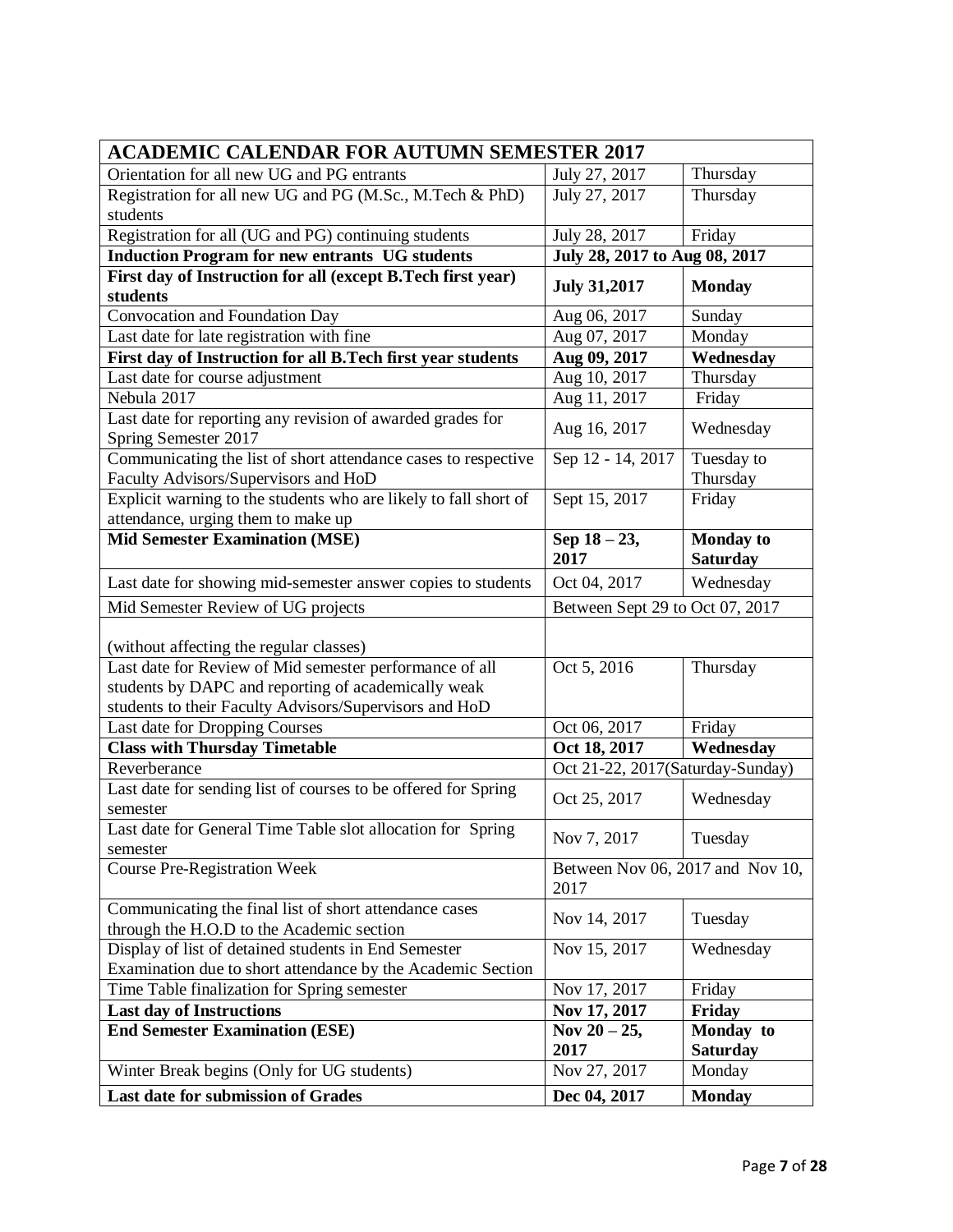|                                                   | Last date for DAPC meeting for considering results of all                                                           |                                  |                  |
|---------------------------------------------------|---------------------------------------------------------------------------------------------------------------------|----------------------------------|------------------|
|                                                   | students. Last date for submitting hard copies to the Academic                                                      | Dec 05, 2017                     | Tuesday          |
| Section                                           |                                                                                                                     |                                  |                  |
|                                                   | Last date for Make-up-Examinations for students having "I"<br>and "X" grades and submission of letter grades to the | Dec 06, 2017                     | Wednesday        |
|                                                   | Academic Section                                                                                                    |                                  |                  |
|                                                   | Conduct of written Test/interview by Departments for PhD                                                            | Dec 06-16, 2017                  | Wednesday to     |
| admissions                                        |                                                                                                                     |                                  | Saturday         |
| <b>IAPC</b> meeting                               |                                                                                                                     | Dec 08, 2017                     | Friday           |
|                                                   | Declaration of Results                                                                                              | Dec 08, 2017                     | Friday           |
|                                                   | Submission of fee for Spring Semester 2018                                                                          | Between Dec 11, 2017 and the day |                  |
|                                                   |                                                                                                                     | of Registration for the coming   |                  |
|                                                   |                                                                                                                     |                                  |                  |
|                                                   |                                                                                                                     | Spring Semester 2017-18          |                  |
|                                                   | Winter Vacation (Only for Teachers)*                                                                                | Dec 11, 2017 to                  | Monday to        |
|                                                   |                                                                                                                     | Jan 01, 2018                     | Monday           |
|                                                   | *Teachers can avail their vacation leave according to Institute rules.                                              |                                  |                  |
| <b>Senate Meeting</b>                             |                                                                                                                     | Jan 2018 (Tentative)             |                  |
|                                                   |                                                                                                                     |                                  |                  |
|                                                   | Registration for all continuing PG (M.Sc., M.Tech & PhD)                                                            | Jan 02, 2018                     | Tuesday          |
|                                                   | students and Registration for all new PhD entrants for Spring                                                       |                                  |                  |
| Semester 2018                                     |                                                                                                                     |                                  |                  |
| Registration for all continuing UG students       |                                                                                                                     | Jan 03, 2018                     | Wednesday        |
| First day of Instruction for Spring Semester 2018 |                                                                                                                     |                                  |                  |
|                                                   |                                                                                                                     | Jan 04, 2018                     | Thursday         |
|                                                   |                                                                                                                     |                                  |                  |
|                                                   | <b>Institute Holidays for the year 2017</b>                                                                         |                                  |                  |
|                                                   | <b>Holiday</b>                                                                                                      | <b>Date</b>                      | Day of Week      |
| SI.No.                                            |                                                                                                                     |                                  |                  |
| 01<br>02                                          | Republic Day<br>Holi                                                                                                | 26.01.2017<br>13.03.2017         | Thursday         |
| 03                                                |                                                                                                                     | 09.04.2017                       | Monday           |
| 04                                                | Mahavir Jayanti                                                                                                     | 14.04.2017                       | Sunday<br>Friday |
| 05                                                | Good Friday<br>Buddha Purnima                                                                                       | 10.05.2017                       | Wednesday        |
| $06*$                                             | Idul'l Fitr*                                                                                                        | 26.06.2017                       | Monday           |
| 07                                                | Independence Day                                                                                                    | 15.08.2017                       | Tuesday          |
| 08*                                               | Idu'l Zuha (Bakrid)*                                                                                                | 02.09.2017                       | Saturday         |
| 09                                                | Dussehra                                                                                                            | 30.09.2017                       | Saturday         |
| $10*$                                             | Muharram*                                                                                                           | 01.10.2017                       | Sunday           |
| 11                                                | Mahatma Gandhi's Birthday                                                                                           | 02.10.2017                       | Monday           |
| 12                                                | Diwali (Deepavali)                                                                                                  | 19.10.2017                       | Thursday         |
| 13                                                | Chhath Puja (Shashthi)                                                                                              | 26.10.2017                       | Thursday         |
| 14                                                | Chhath Puja (Saptami)                                                                                               | 27.10.2017                       | Friday           |
| 15                                                | Guru Nanak's Birthday                                                                                               | 04.11.2017                       | Saturday         |
| $16*$                                             | Milan-Un-Nabi or Id-E-Milad*                                                                                        | 02.12.2017                       | Saturday         |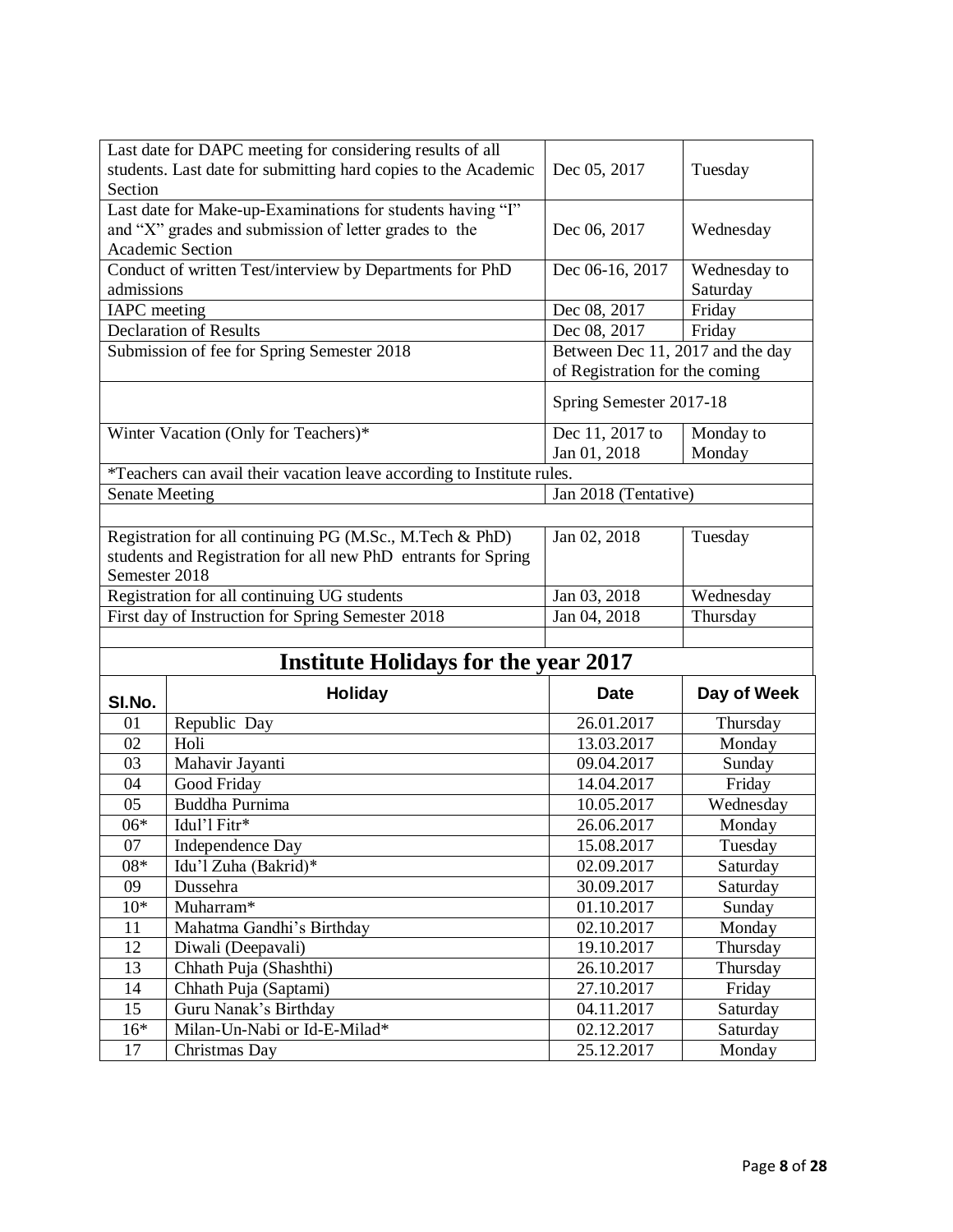#### **4. Research Facilities**

The institute has state of the art research facilities. Incubation centres are functioning very well.

#### **5. Student Amenities + Hostel Accommodation**

#### Students' Gymkhana

The students' gymkhana of IIT Patna(established in 2008) is the Students' Governing Council consisting of the elected student representatives working for the over-all well being and holistic development of students in the institute.

The elected representatives of the students from each hostel strive to foster growth and leadership among the students by coordinating various events helping to extract the maximum of ones talent. To promote the co-curricular activities and interests, the gymkhana has many clubs and groups dedicated to the interests of the students.



Sports at IIT Patna bring together relaxation and competition getting the best of every player. It organizes various inter-hostel and inter-department competitions.

The blending of different cultures has lent uniqueness to the cultural activities which are organized throughout the year. The organization of various workshops, seminars and various technical activities at IIT P makes learning an enjoyable experience.

IIT Patna currently has one boys' hostel and one temporary girls' hostel in the campus. It also has necessary arrangements for married research scholars. More boys and girls hostels are in the process of construction. The boys' hostel is at a distance of about 1KM from the academic complex and the girls' hostel is situated near the faculty quarters, about 3 KMs from academic complex. Presently over 1200 students are residing in the hostels. Regular bus services have been provided from the hostels to and the academic buildings. Students have access to Wi-Fi connectivity throughout the buildings. In addition to the adequate health care facilities, all the students are covered under Vidyarthi Mediclaim Insurance Policy. The hostel is equipped with gymnasium, TV room and table tennis facilities. Campus has a basketball court, a volleyball court, and badminton court. A football-cum-cricket ground will also be available very soon. There are two students' mess in boys' hostel and one mess in the girls' hostel, along with various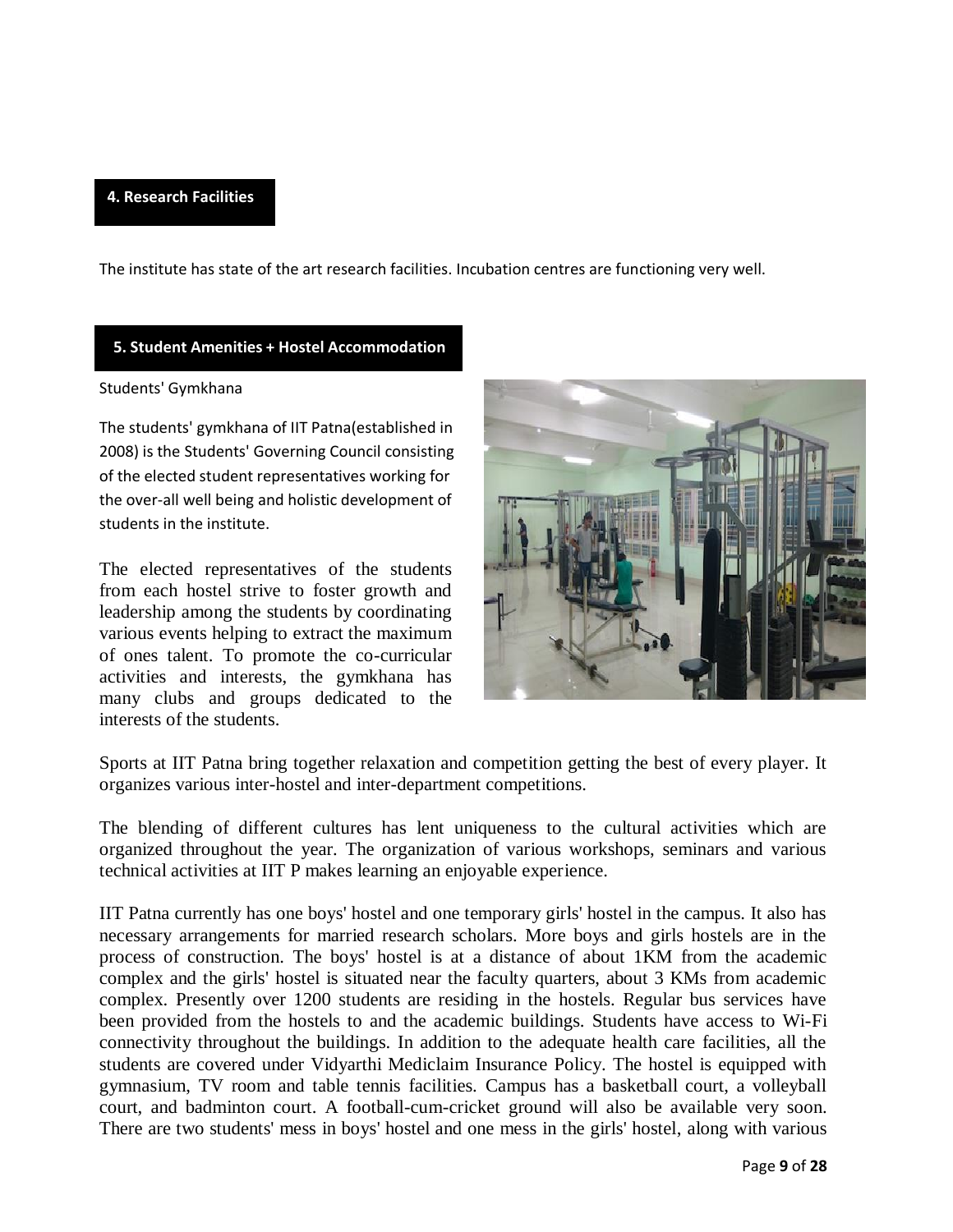food joints and canteen in the Food court. The students elect a student body once every year in the month of April.

## **Building**

The boys' hostel building is a 8-storey structure divided into 4 blocks viz. A,B,C,D. It's spread onto an area of 28849 Sqm. It has 912 rooms, all with a balcony, window, cupboard, and enough niches. The hostel has two common rooms used for recreational and co-curricular activities and a gymnasium. There are total of 6 lifts in the building. Watercoolers are installed on each floor. Fire extinguishers and other safety measures are taken care of. The building can resist high magnitude earthquakes. There are seven more such boys hostels and 2 girls hostels are proposed in the plan.



## **Gymnasium**

Boys hostel has a gymnasium on the first floor along side the common room. It has all the basic exercise equipments like dumbbells, barbells, bench press, etc. It also has other major equipments like tredmills, exercise bike, squat station, hammer strength machine, cables and pulleys, lat pull down machine, leg extension machine and few more.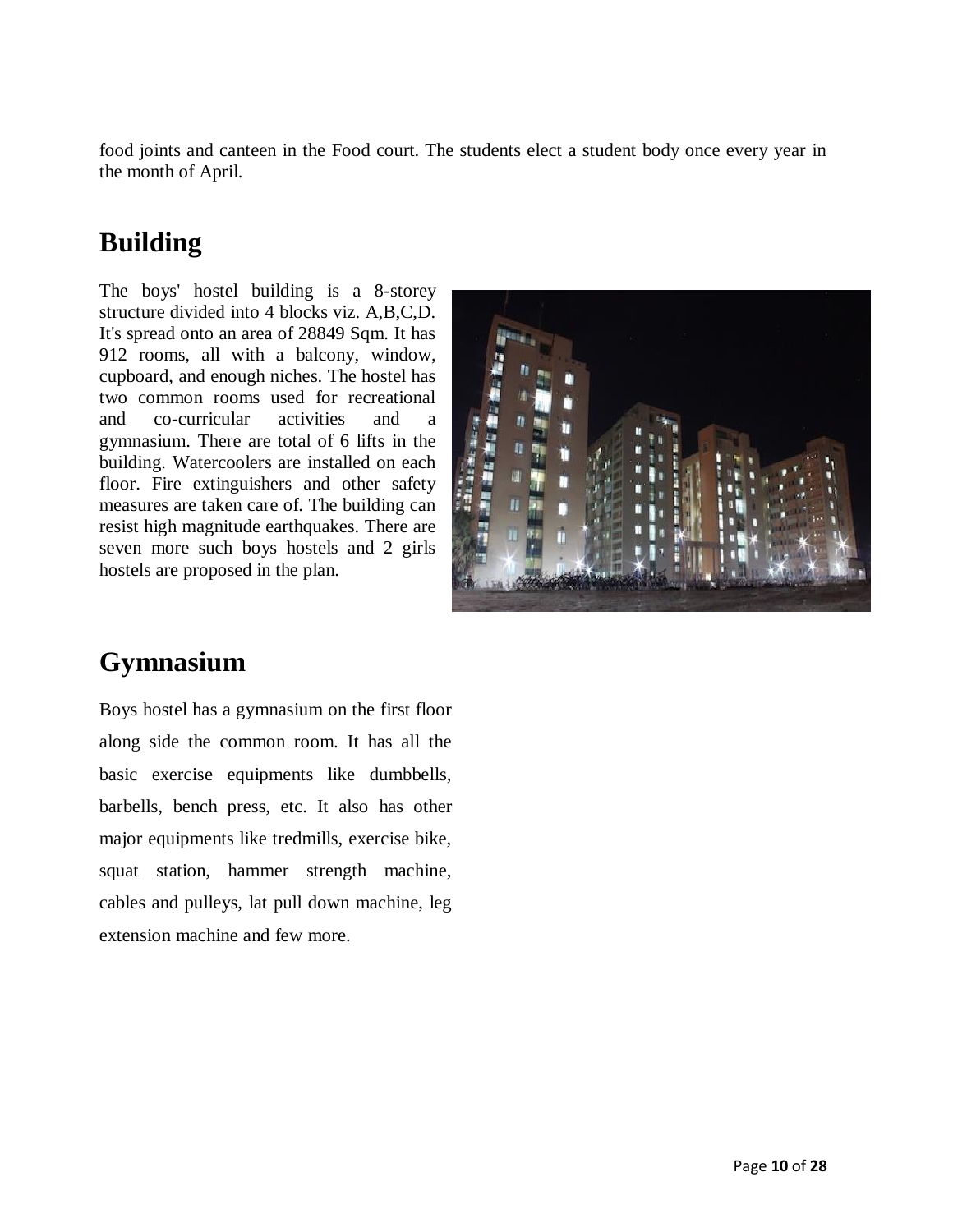## **Mess**

Boys' Hostel has two mess halls on the ground floor and girls' hostel has one. They provide breakfast, lunch, snacks and dinner. Messes follow a specific menu for the week. Every month, the mess menu gets changed. Coffee/tea is provided in the breakfast and snacks time. Students elects a mess secretary from all the years to look after mess related issues. Messes are kept clean and work in hygienic conditions.



#### **6. Ph.D. Programme**

The Ph.D. program in IIT Patna has started in Engineering, Science and Humanities & Social Sciences departments since July 2009. Faculty members at IIT Patna have diverse areas of research. Students enrolled in PhD program in IIT Patna are guided to do high quality research. Relevant departments are equipped with state-of-art research equipment and have access to peer reviewed journals. Ph.D. Supervisors in IIT Patna are committed to mentor research scholars and groom them for successful careers.

IIT Patna also promotes and encourages interdisciplinary research, in which case two or more departments and centers contribute to innovative and cross-boundary research. Faculty members from various departments, centers and schools across the campus are exploring research areas that must involve extensive interaction of different traditional disciplines.

IIT Patna publishes PhD program advertisement twice a year (in the months of March-April and September-October) in internet as well as newspaper. Admission in PhD program of IIT Patna to all categories of students is granted on the basis of interview/admission test held tentatively in the month of December and May - July every year.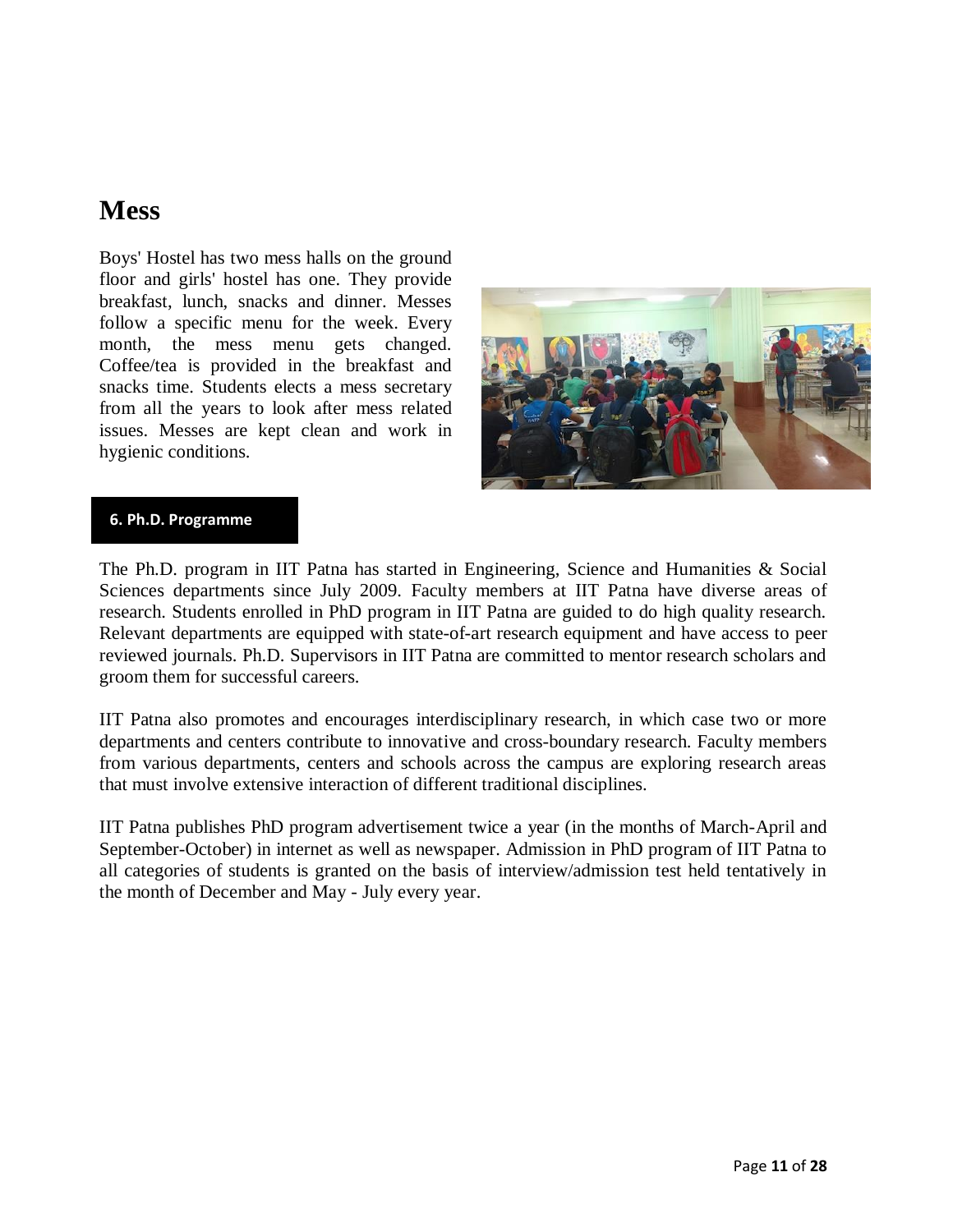#### **7. Eligibility Criteria for Admission & General Guidelines**

In all the disciplines, the upper **age limit is 28 years (B.Tech./B.E./M.Sc./MA/MCA/MBA) and 32 years (M.Tech./M.E./M.S./M.Phil.)** to be calculated from the last date for receiving the application form and is applicable only for candidates applying in Regular and Full time category (Institute Fellows). Upper age is relaxed up to 05 years in case of candidate belonging to Schedule Castes/Schedule Tribes, Women, Physically Handicapped and OBC applicants For admission to the PhD Programme in Engineering Department, a candidate must satisfy one of the following criteria:

**A.1.1** Candidates having M.Tech./M.E. degree in a Engineering/Technology, with a minimum CPI of 6.5 or 60% of marks.

**A.1.2** Bachelor's degree in Engineering/Technology in a relevant area with a minimum CPI of 6.5 or 60% of marks.

**A.1.3**. Master's degree in Science in a relevant area with a minimum CPI of 6.5 or 60% of marks.

#### **A.2 PhD in Science**

For admission to the PhD Programme in Science departments, a candidate must satisfy one of the following criteria:

**A.2.1** M. Phil. or Master's degree in Science in a relevant area with a minimum CPI of 6.5 or 60% of marks.

**A.2.2** Master's degree in Engineering/Technology in a relevant area with a minimum CPI of 6.5 or 60% of marks.

**A.2.3** Bachelor's degree in Engineering/Technology in a relevant area with a minimum CPI of 6.5 or 60% of marks.

#### **A.3 PhD in Humanities and Social Sciences**

For admission to the PhD Programme in the department of Humanities and Social Sciences (HSS), a candidate must satisfy one of the following criteria:

**A.3.1** M. Phil. or Master's degree in Arts/Commerce/Science/Management in a relevant area with a minimum of 55% marks or equivalent.

**A.3.2** Master's degree in Engineering/Technology/Design in a relevant area with a minimum CPI of 6.5 or 60% marks.

**A.3.3** Bachelor's degree in Engineering/Technology in a relevant area with a minimum CPI of 6.5 or 60% of marks.

#### **Direct Admission (Waiver of Written Test):**

Sciences, Engineering &Technology:

The Institute may admit exceptionally bright students and Full-time (Institute Fellows) directly (i.e., without written test) into the Ph.D. program.

Eligible candidates meeting one of the following criteria may be

considered for a waiver of the written test:

1. B.Tech. from the IITs who have graduated with a degree in the respective discipline within the last five years with a CPI/CGPA of 8/10 and above.

2. Masters from the IITs/IISc who have graduated with a degree in the respective discipline within the last five years with a CPI/CGPA of 8.5/10 and above.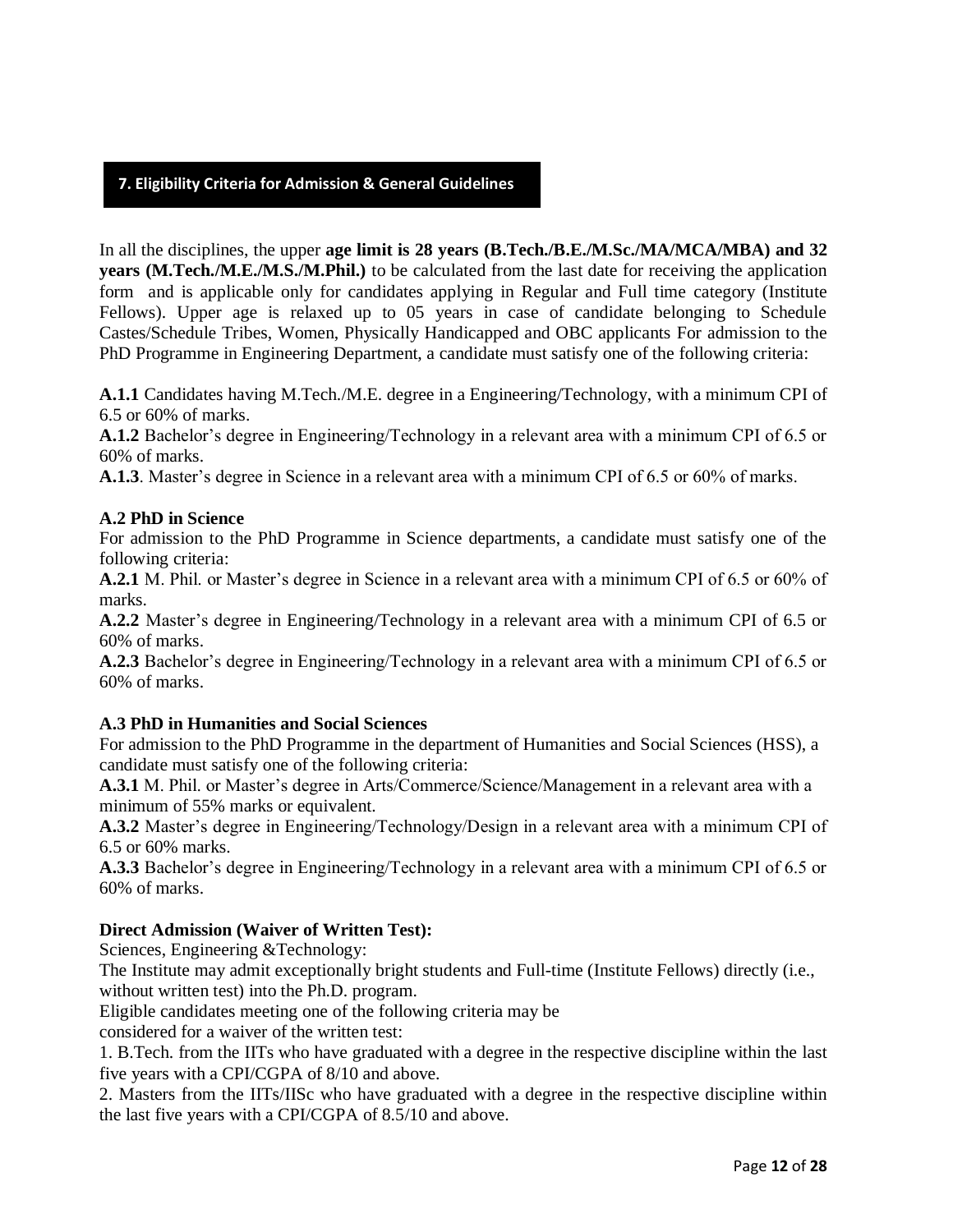Further relaxation criteria and requirements if any would be decided by the Department and applied after approval by the Chairman, Senate.

Such a candidate has to apply online. Additionally, an application must be sent with supporting documents to the Deputy Registrar, Academics.

There would be no admission in direct admission category in Department of Humanities and Social **Sciences** 

#### **8. Application Categories and Financial Support**

#### **CATEGORIES OF PhD STUDENTS**

The Institute admits PhD students under the following categories:

#### **1 REGULAR and FULL-TIME**

A student in this category works full-time for her/his PhD degree. They can be classified as

**1.1 Institute Fellows** She/he receives assistantship from the Institute. The qualifying Degree for Financial Support is:

**1.2** BE/ BTech/ MSc/ MA/ MBA/ MCA /equivalent degree with valid GATE score above the prescribed cut off level/ NET qualification.

**1.3** ME/ MTech/ MPhil /equivalent degree.

Age Limit: Please refer Appendix-I.

For Institute Fellows admitted as "Direct Admission", refer A.5 under Appendix I.

#### **1.4 JRF/SRF Fellows**

I

She/he receives fellowship from any government recognized funding agencies, such as CSIR, UGC, DBT, DST etc.

#### **2. SPONSORED (FULL-TIME)**

A student in this category is sponsored by a recognized R&D organization, academic institution, government organization or industry for doing research in the Institute on a full-time basis. The Institute does not provide any assistantship/fellowship to such a student.

#### **3. SELF-FINANCED**

A student in this category may work full-time towards the PhD Programme. The Institute does not provide any assistantship/fellowship to such a student. The applicant should have qualified a national level exam (NET/GATE/etc).

#### **4. PROJECT STAFF**

This category refers to a student who is working on a sponsored project in the Institute and is admitted to the PhD Programme to work on a full-time or part-time basis. The remaining duration of the project at the time of admission should be at least two years. If the project gets completed before the student completes her/his PhD Programme, her/his category will be converted to that of **SELF-FINANCED** unless she/he is granted an assistantship/fellowship from the Institute or any other agency.

#### **5 EMPLOYED AND PART-TIME**

A student in this category is a professionally employed person (including the staff of IIT Patna), who pursues the PhD Programme while continuing the duties of her/his service. The Institute does not provide any assistantship/fellowship to such a student. The Institute assistantships will be available to eligible (Indian) students as per prevailing (MHRD, GoI) norms, as applicable from time to time.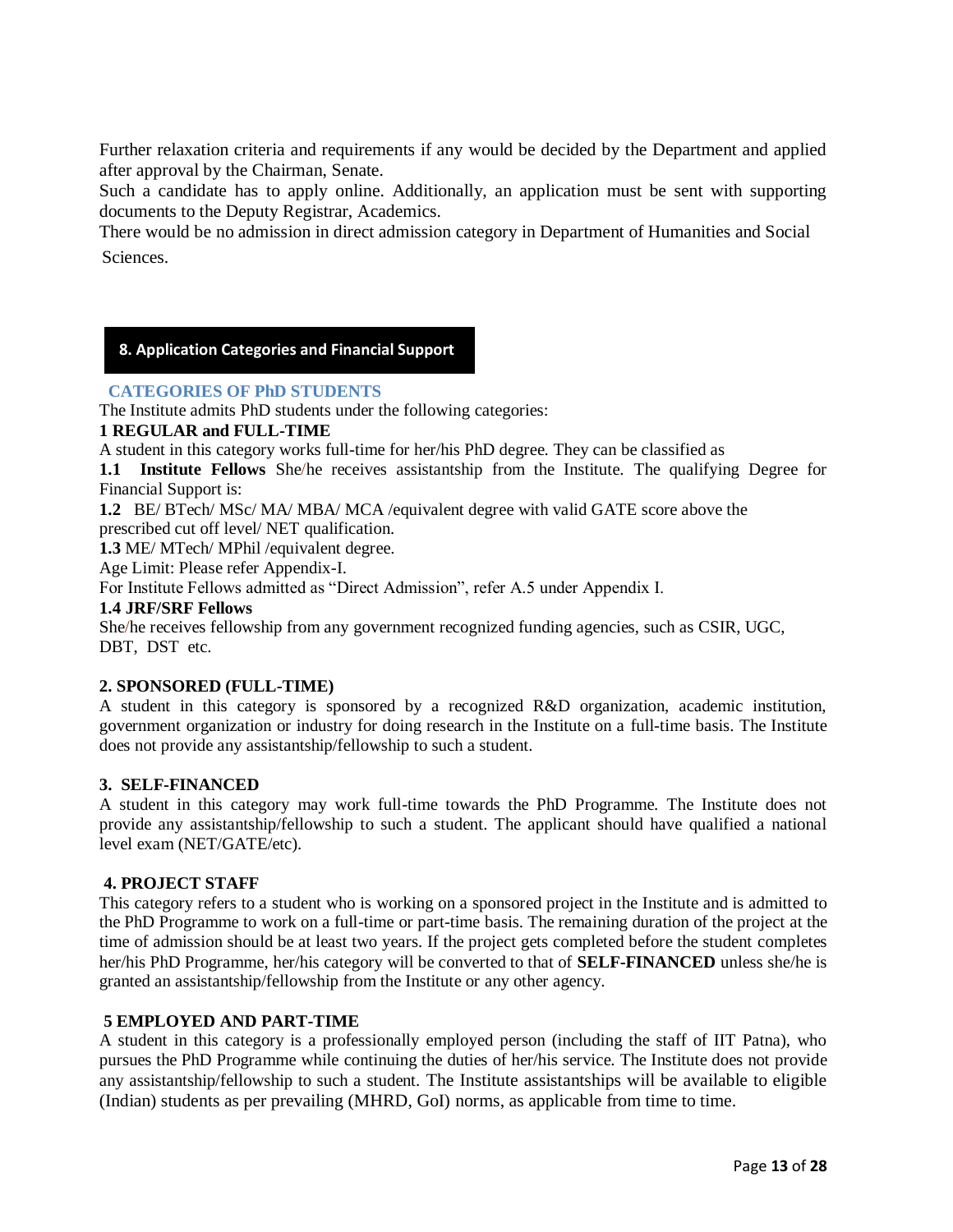#### I. **JUNIOR RESEARCH FELLOW (JRF):**

Post Graduate Degree in Basic Science with NET/GATE Qualification or Graduate Degree in Professional Course

with NET/GATE Qualification or Post Graduate Degree in Professional Courses. Rs. 25,000/-

#### II. **SENIOR RESEARCH FELLOW (SRF):**

JRF Qualification with two years of research experience. Rs. 28,000/-

Note: Institute Assistantship will be available upto  $5<sub>th</sub>$  year for this category of students.

Assistantships from external funding organizations will be available as per terms and conditions of the concerned funding organizations. Students receiving assistantships from the Institute or fellowships from any other funding agencies are required to perform academic duties as per prevailing norms. The continuation of the assistantship/fellowship is subject to satisfactory performance of the assigned duties and satisfactory progress of the student in the Ph.D. Programme.

**Applicants appearing in the Ph.D. interview under Regular and Full-time (Institute Fellows only) category, to-and-fro Sleeper Class Railway Fare or equivalent will be paid by the shortest route from the place of contact address (as filled in the application form) to IIT Patna, Permanent Campus, Bihta on producing the original tickets**

#### **9. Admission Procedure (As per Ordinance)**

**1.** A PhD scholar, in the categories JRF/SRF Fellows [1.1 b], SPONSORED (FULL-TIME) [1.2] and PROJECT STAFF [1.4], can be admitted to the Institute throughout the year. Registration to the PhD Programme of the Institute normally takes place in January and July every year. Advertisements are issued in September/October for the even semester (January – April) and February/March for the odd semester (July/August – November).

**2.** Admission to all categories of students is granted on the basis of interview/admission test held tentatively in the month of December and May - July every year.

**3.** Foreign nationals can only register as regular full time scholars. Foreign nationals with degree from Indian Universities will be treated on par with Indian nationals for admission purposes. Foreign nationals with foreign degrees must meet the minimum educational requirements as given in **Appendix- I**  equivalent to an Indian Master's degree in the relevant disciplines. In addition, they should have a valid GRE/GMAT/ GATE /JMET/CAT/XAT/MAT/ATMA/UGC or CSIR /NET /JRF or an equivalent examination and should have cleared TOEFL score in the relevant discipline. The applications of foreign nationals may be considered based on a web-interface personal interview/presentation.

**4.** The following documents are to be furnished along with the application by candidates falling under Sponsored, Project Staff, and Part-time categories:

**Form I**: Sponsorship letter for Sponsored category.

**Form II**: No objection certificate from Coordinator, Sponsored Research and Industrial Relation Unit (SRIRU), IIT Patna, for Project Staff category.

**Form III**: No objection certificate from the employer for Part-time category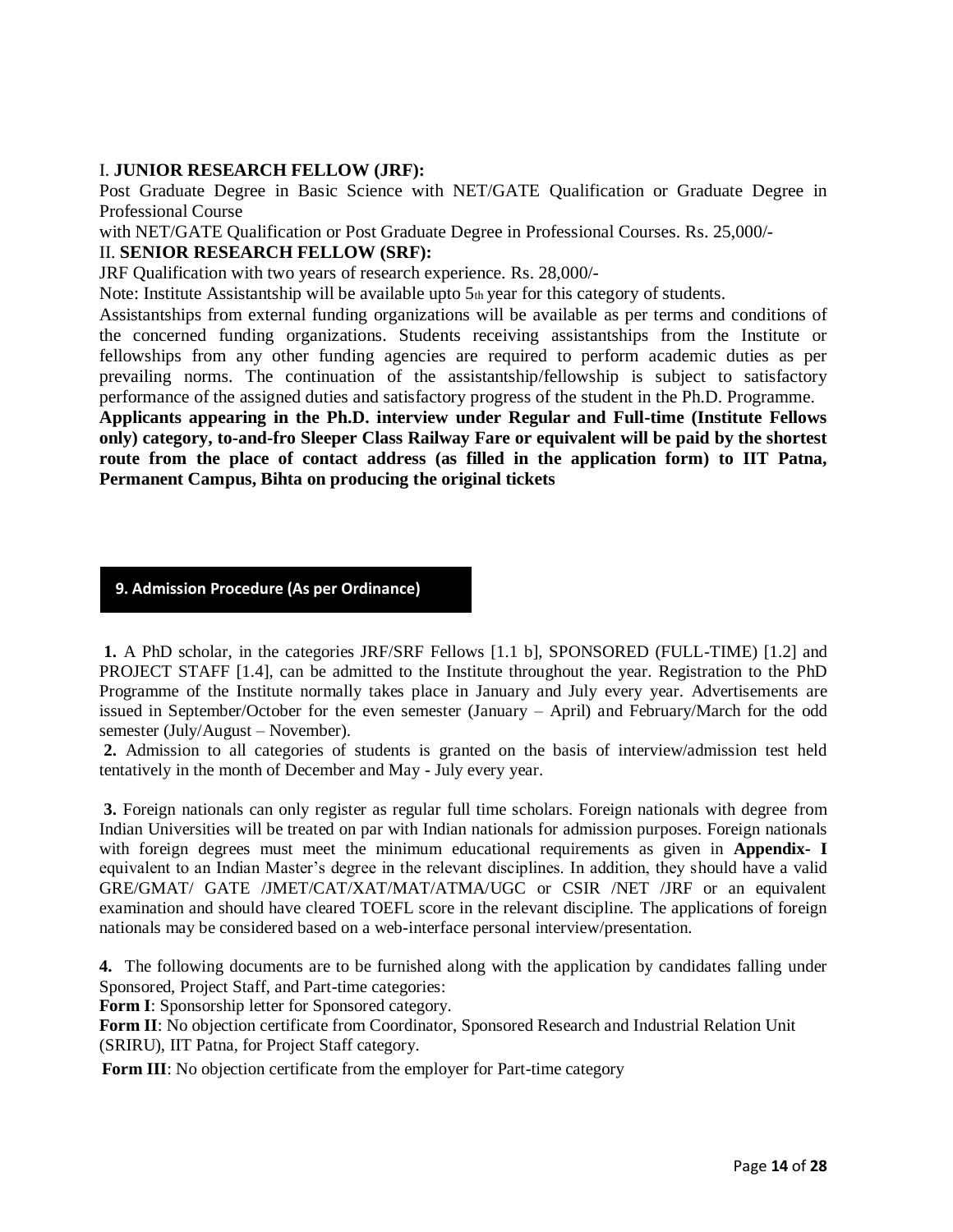## **10. Payment of Fees and Deposits + Fee Structure + Mess Fee**

#### **Detailed First Semester Fee Structure of Ph.D. Students ((From JULY 2017)**

| Sl. No.                                                            | <b>Items</b>                          |        | <b>Periodicity</b>    |        | Amount (in Rs) |
|--------------------------------------------------------------------|---------------------------------------|--------|-----------------------|--------|----------------|
| 01.                                                                | Admission fee                         |        | One Time              |        | 150            |
| 02.                                                                | Grade Card Fee                        |        | One Time              |        | 150            |
| 03.                                                                | Thesis Fee                            |        | One Time              |        | 1000           |
| 04.                                                                | Provisional Certificate Fee           |        | One Time              |        | 100            |
| 05.                                                                | <b>Medical Examination Fee</b>        |        | One Time              |        | 100            |
| 06.                                                                | Student Welfare Fund                  |        | One Time              |        | 200            |
| 07.                                                                | <b>Identity Card Fee</b>              |        | One Time              |        | 50             |
| 08.                                                                | Tuition Fee *                         |        | Per Semester          |        | 2,500          |
| 09.                                                                | <b>Examination Fee</b>                |        | Per Semester          |        | 350            |
| 10.                                                                | Registration / Enrolment Fee          |        | Per Semester          |        | 200            |
| 11.                                                                | Gymkhana Fee                          |        | Per Semester          |        | 500            |
| 12.                                                                | Medical Fee                           |        | Per Semester          |        | 100            |
| 13.                                                                | <b>Institute Caution Money</b>        |        | One Time (Refundable) |        | 2,000          |
| 14.                                                                | <b>Library Caution Money</b>          |        | One Time (Refundable) |        | 2,000          |
| 15.                                                                | Alumni Subscription                   |        | One Time              |        | 500            |
| 16.                                                                | Training and Placement Fee            |        | One Time              |        | 500            |
| 17.                                                                | <b>Festival Fee</b>                   |        | Per Semester          |        | 250            |
| 18.                                                                | <b>Publication Fee</b>                |        | Per Semester          |        | 100            |
| 19.                                                                | Lab and Computational                 |        | Per Semester          |        | 500            |
|                                                                    | charges                               |        |                       |        |                |
| 20.                                                                | Establishment charges                 |        | Per Semester          |        | 500            |
| 21.                                                                | <b>Student Benevolence Fund</b>       |        | Per Semester          |        | 100            |
| 22.                                                                | Hostel Admission Fee **               |        | One Time              |        | 400            |
| 23.                                                                | Hostel Rent **                        |        | Per Semester          |        | 500            |
| 24.                                                                | Hostel Development Fund<br>$\ast\ast$ |        | Per Semester          |        | 500            |
| 25.                                                                | Fan, Electricity/Water<br>Charges **  |        | Per Semester          |        | 1,500          |
| 26.                                                                | Hall Caution Money **                 |        | One Time (Refundable) |        | 1,000          |
| 27.                                                                | Student Brotherhood Fund              |        | Per Semester          |        | 50             |
| Total for General/OBC Category (1 to 27) (without mess             |                                       |        | <b>Hosteller</b>      |        | 15,800         |
| related fee)                                                       |                                       |        |                       |        |                |
| <b>Non-Hosteller</b>                                               |                                       |        |                       |        | 11,900         |
| Total for SC/ST Category (1 to 27) (without mess related Hosteller |                                       |        |                       |        | 13,300         |
| fee)                                                               |                                       |        |                       |        |                |
| <b>Non-Hosteller</b>                                               |                                       |        |                       |        | 9,400          |
| <b>Mess Related Collections for all hosteller students:</b>        |                                       |        |                       |        |                |
| 28.                                                                | Mess Deposit                          |        | One Time (Refundable) | 1,500  |                |
| 29.                                                                | Hall Mess Establishment               |        | One Time              | 1,000  |                |
|                                                                    | Charges                               |        |                       |        |                |
| 30.                                                                | Mess Charges (On                      |        | Per Semester          | 12,000 |                |
|                                                                    | advance basis)                        |        |                       |        |                |
| Total (28 to 30)                                                   |                                       | 14,500 |                       |        |                |
| <b>Grand Total for General/OBC</b><br><b>Hosteller</b><br>30,300   |                                       |        |                       |        |                |
| Category (1 to 30) with mess                                       |                                       |        |                       |        |                |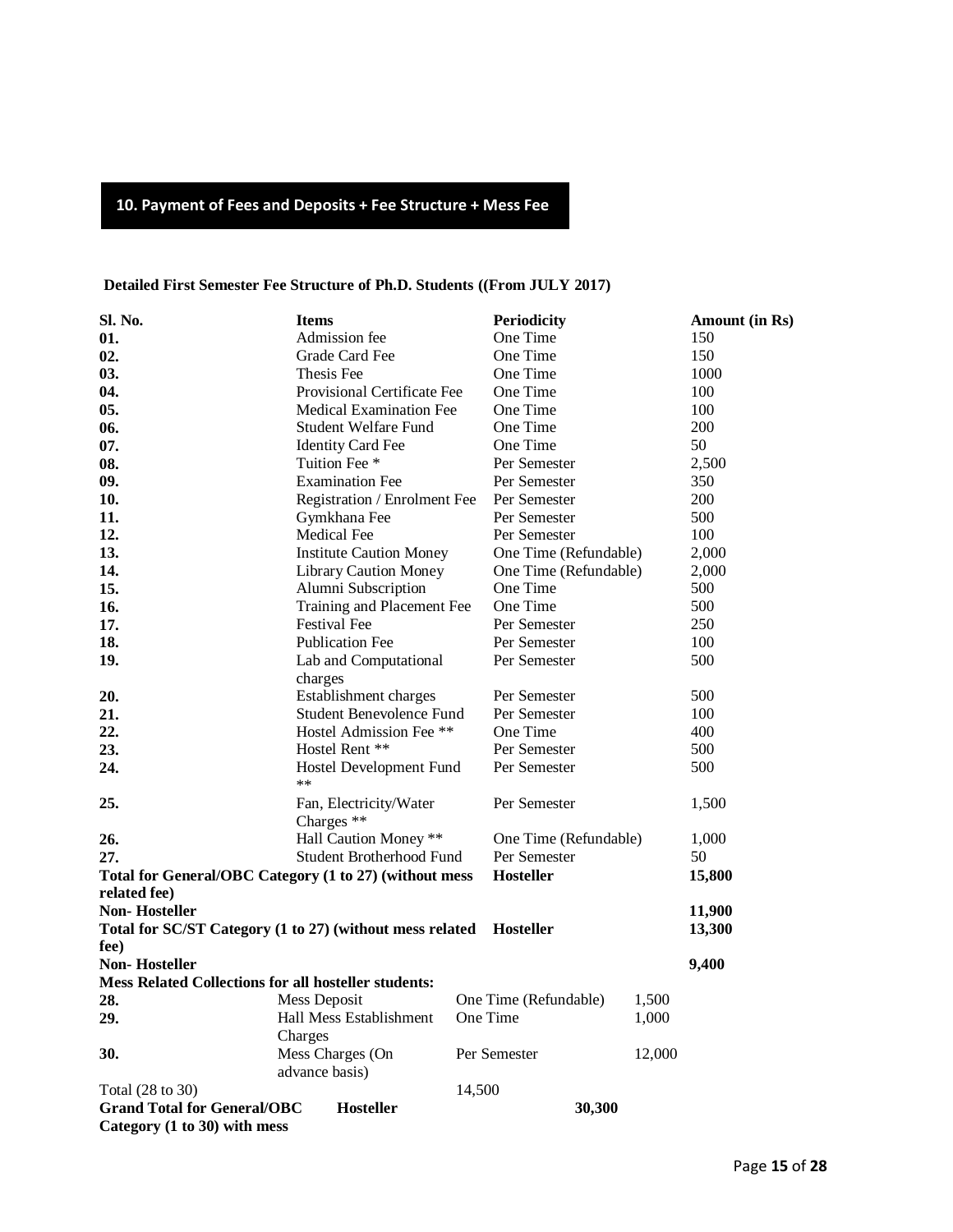| related fee/deposit                                       |        |        |
|-----------------------------------------------------------|--------|--------|
| Non- Hosteller                                            | 11,900 |        |
| <b>Grand Total for SC/ST Category</b><br><b>Hosteller</b> |        | 27,800 |
| (1 to 30) with mess related                               |        |        |
| fee/deposit                                               |        |        |
| Non- Hosteller                                            | 9.400  |        |
| *SC/ST students are not required to pay Tuition Fees      |        |        |
| ** Fees paid by only Hostellers                           |        |        |

**Note: Transportation charges Rs 600/- per semester and Medical Insurance charges Rs 603/- per year extra.**

**11. Registration for the Ph.D.** 

Every Semester on the assigned date

#### **ENROLMENT**

**Degree**

**1.** Students of all categories will have to enroll in person every semester on the stipulated date till the submission of their theses.

**2.** They are required to pay the prescribed fees till the submission of their theses within stipulated dates.

**3.** A student may be exempted from the prescribed fees for the last semester if he submits thesis within 30 days from beginning of the semester.

**4.** Semester drop: Up to two semesters may be dropped in the entire duration of the PhD Programme, on bonafide grounds. Except on medical grounds, semester drop is not permissible before successful completion of Comprehensive Examination by a student. On recommendation of the Supervisor(s), Chairperson, DC and Chairperson, IAPC/Senate approves a semester drop. Cases of semester drop are reported to the IAPC/Senate. No assistantship is provided during the period of a semester drop. The period of semester drop is not counted in the prescribed time limit for completion of the PhD Programme.

**12. Confirmation of Registration**

**Degree**

There is no any provision to confirmation of the registration process as student submits the course registration form duly signed by him and Dept. PhD coordinator. After registration we issue the Memo regarding the enrolment.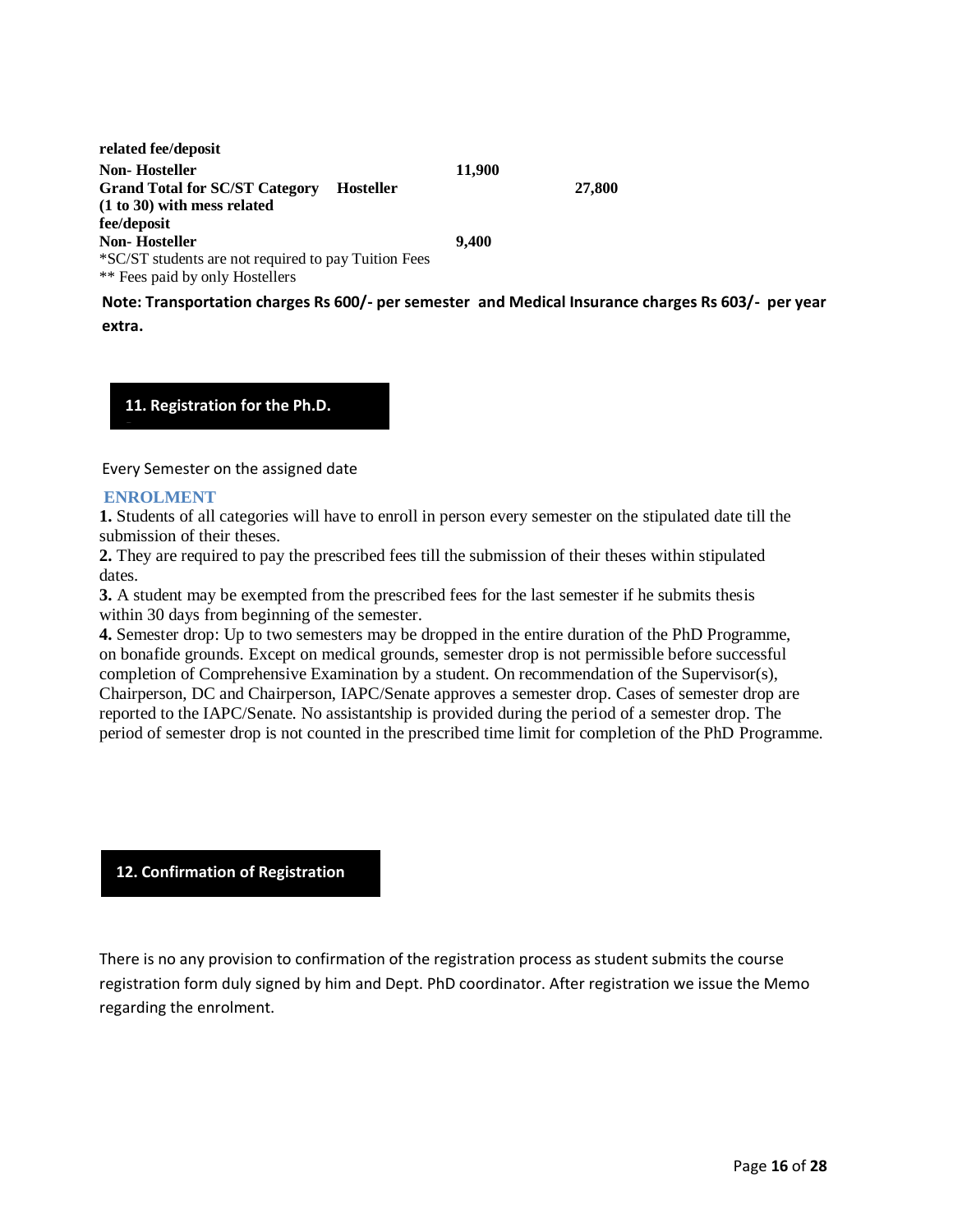Sample copy of Memo

#### **MEMO** Date:

#### Subject: Enrolment (Provisional) for the Ph.D. Degree

On the recommendations of the PhD Coordinator of the Department, the Research Scholar named below has been provisionally enrolled for the degree of Doctor of Philosophy (Ph.D.) of the Institute with the particulars mentioned hereinafter:

- a) Name of the Scholar : b) Dept./ Center :
- 
- c) Roll No.
- d) Category :
- e) Supervisor(s) : f) Fellowship Funding :
- g) Oualification

Courses enrolled in first semester

| Sl. No. | Course No. | <b>Credit</b> | Sl. No.   Course No. | Credit |
|---------|------------|---------------|----------------------|--------|
|         |            |               |                      |        |

- h) Requirement of subjects offered by --- Department to be completed : TECHNICAL COMMUNICATION HS 514
- i) (In case of Institute scholars only) the assistantship to be paid per month, until further communication, at the rate of Rs –-w.e.f. for one year.
- j) The award of the assistantship is subject to all conditions prescribed by the rules and regulations.
- k) This provisional enrollment is made in order to allow the candidate to start attending classes/doing research work. However, this is subject to approval of the Institute Academic Program Committee/Senate and can be cancelled or modified at any state in the event of any discrepancy being found out.

#### ASSISTANT REGISTRAR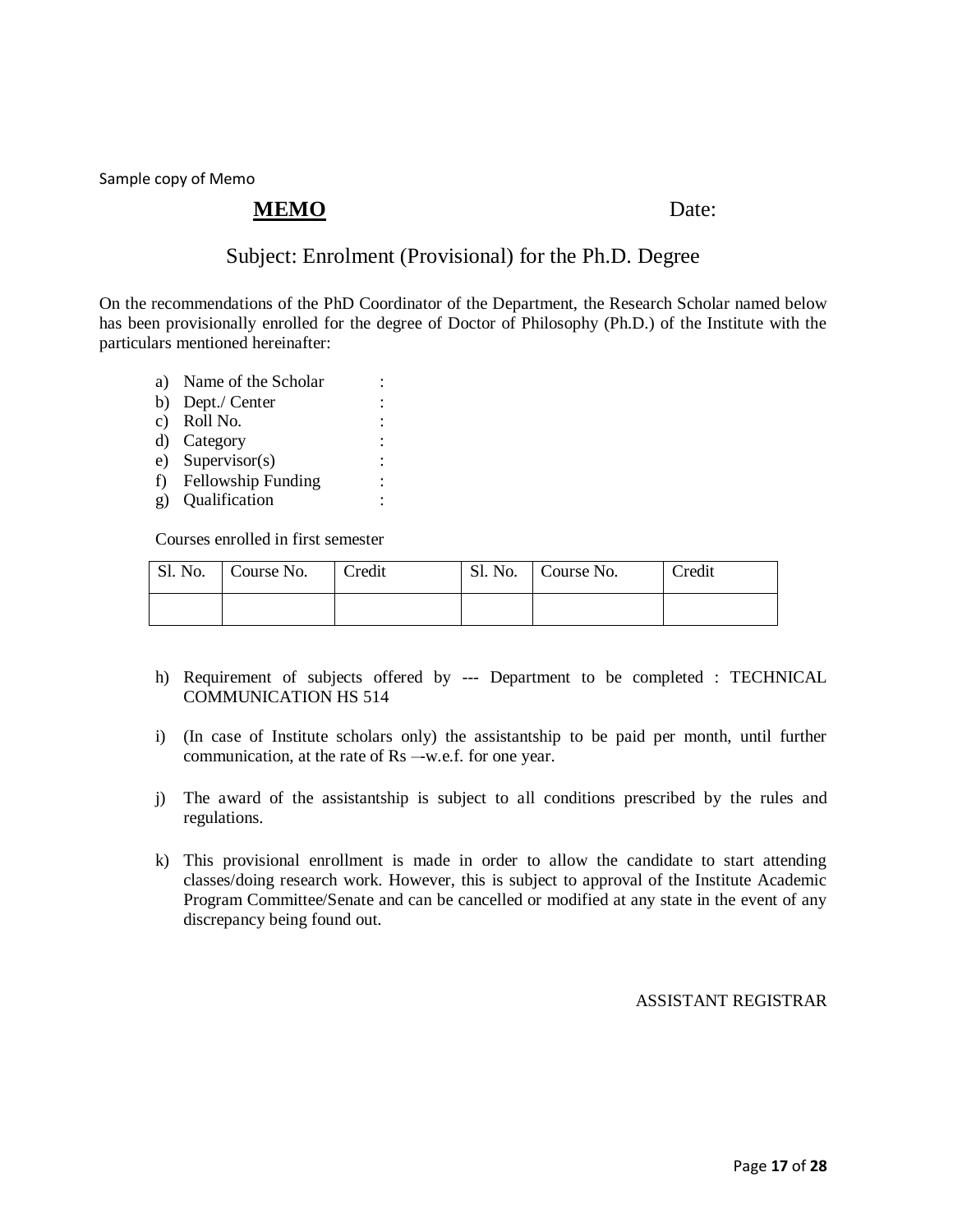#### **13. Submission of Thesis and Award of Degree + Credit System**

#### **SUBMISSION OF THESIS**

Within two months of the acceptance of the synopsis by the DC, the student submits four (or five, if there are two Supervisors) copies of her/his thesis in prescribed format (soft binding) to the Academic Section along with no dues certificate.

#### **THESIS REPORTS**

**Degree**

**1.** Examiners are expected to send reports on the thesis within two months from the date of receipt of the thesis.

**2.** If both the thesis examiners recommend the thesis for award of the PhD degree, the Chairperson, IAPC/Senate approves the conduct of a Viva Voce. Corrections in the thesis, responses to comments of examiners are incorporated by the research scholar in consultation with the DC.

**3.** If an examiner suggests resubmission of the thesis, the student is allowed to resubmit the thesis after due revision within the time stipulated.

**4.** If one examiner recommends the thesis, and the other rejects, the report of the first examiner is sent to the second examiner and vice-versa. The examiners are requested to review their recommendations. If after this, there is one acceptance and one rejection, the matter is placed before the IAPC/Senate for their consideration.

**5.** If both the examiners do not recommend the thesis for the award, the reports are sent to the DC which can decide on one of the following based on their assessment.

**6.** If the DC is satisfied with the work already done and the contents of the thesis already submitted, it may request the Chairperson, IAPC/Senate that the thesis may be sent to another set of examiners. Such a request has to be recommended by the DC.

**7.** The DC may advise the student to augment the research and submit the synopsis again. If both the examiners do not recommend the thesis for the award for second time, the student is not awarded the degree and the registration is cancelled.

#### **AWARD OF PhD DEGREE**

If the Viva Voce Board recommends award of the degree, a student will be awarded the PhD degree on the recommendation of the IAPC/Senate with the approval of the Board of Governors of the Institute.

#### **COURSE WORK**

**1.** The DC of a student prescribes the courses that a student has to register.

**2.** A student of a discipline registers for a minimum number of courses as mentioned below, depending on her/his highest degree obtained:

| Highest degree obtained                    | Minimum No. of courses to be registered | Credits |
|--------------------------------------------|-----------------------------------------|---------|
| M.Tech./ M.E./M.Phil<br>/equivalent degree | 2                                       | 12      |
| M.Sc/M.A./M.B.A./M.C.A                     | $\overline{4}$                          | 24      |
| ./M.Com./equivalent<br>degreeB.Tech./B.E.  | 6                                       | 36      |

In all the above cases, atleast 50% course must be relevant to the research scholar's research area.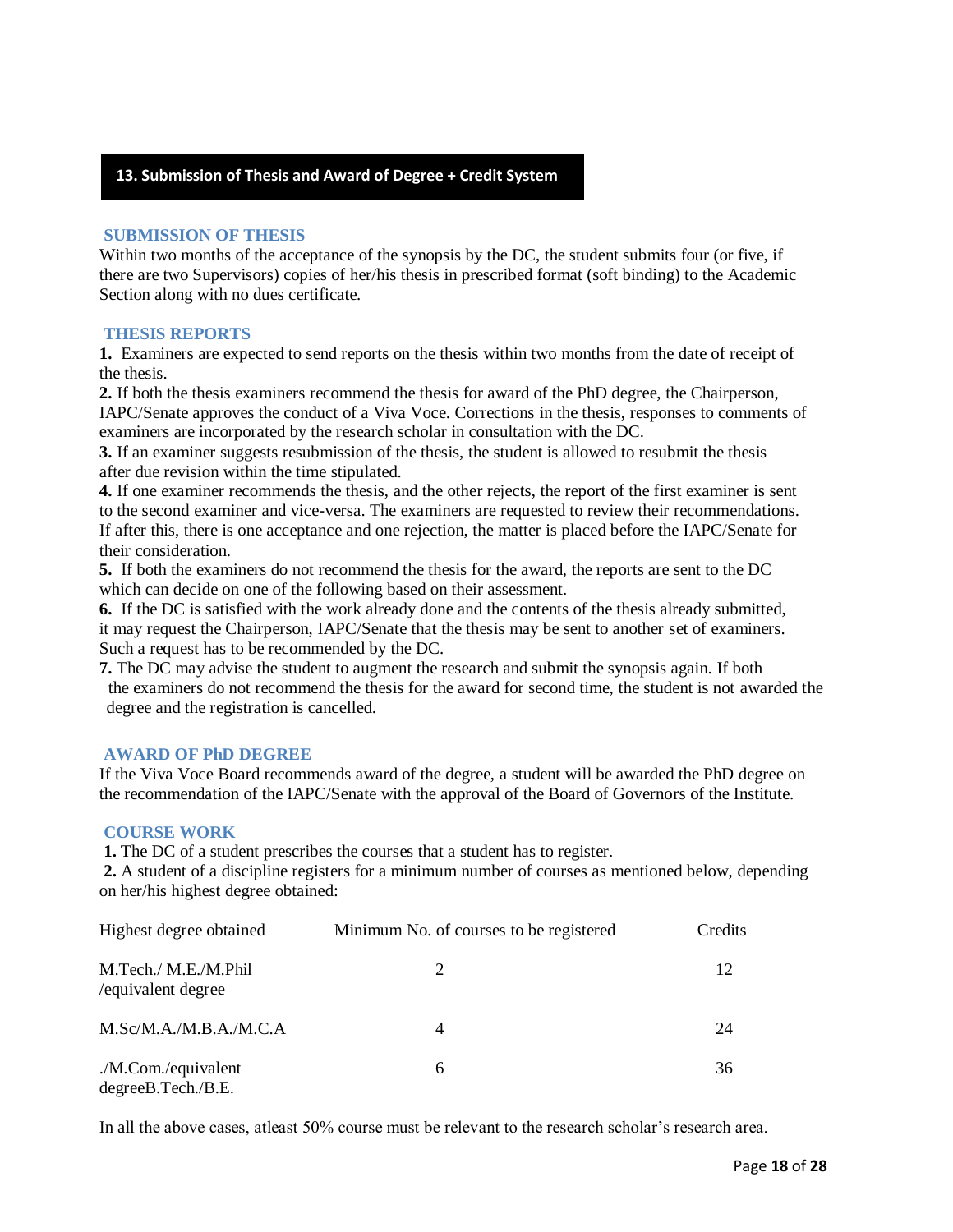In addition to the above courses, all research scholars must register a credit course in Essential English offered by the HSS department (HS712). .

In each course, a student must obtain at least CC grade, otherwise she/he will have to repeat the course and has to obtain a CPI of at least 6.5. If a student obtains CC grade in all the subjects and hence fails to obtain minimum CPI 6.5 then she/he will have to register in additional courses which will be decided by DC of the student.

**3.** For students having M.Tech. degree from IITs/ IISc, coursework is not mandatory. For students having degree from reputed International Universities, the Chairperson DC may recommend relaxation in her/his course work. Such a request must be approved by the Chairperson, IAPC/ Senate. The DC may recommend such students to do some course work after due assessment. These research scholars must register in the essential English course offered by the HSS department – HS712.

**4.** Under normal circumstances, a student is required to complete all course work within one/two semesters, and registering for at least two courses in the first semester. The maximum possible time for completing the course is 3 semesters.

#### **14. Reservation of Seats**

As per GoI Rules

#### **B - DEPARTMENT AND DISCIPLINES**

#### **Computer Science & Engineering**

A journey to the global academic summit that touches every aspect of national life in its wake is the primary goal of the department. The department came into existence in 2008 with miniscule faculty strength and minute undergraduate student body. This inadequacy was no deterrent to its bold decision to start the doctoral program right away.

The department has not looked back since then. It has witnessed a manifold raise in the size of the vibrant student body. Presently, all efforts are geared towards making this the first choice of aspiring undergraduates. This is being groomed to be the favored destination for research scholars brimming with ideas. Faculty strength is all set to multiply many times over with the planned addition of young and dynamic persons flashing enviable academic and research records.

The department boasts of generously equipped teaching and research laboratories. Doctoral candidates are liberally supported either by scholarships or by sponsored fellowships.

Sponsored research and developmental activities add muscle to the buzzing academics.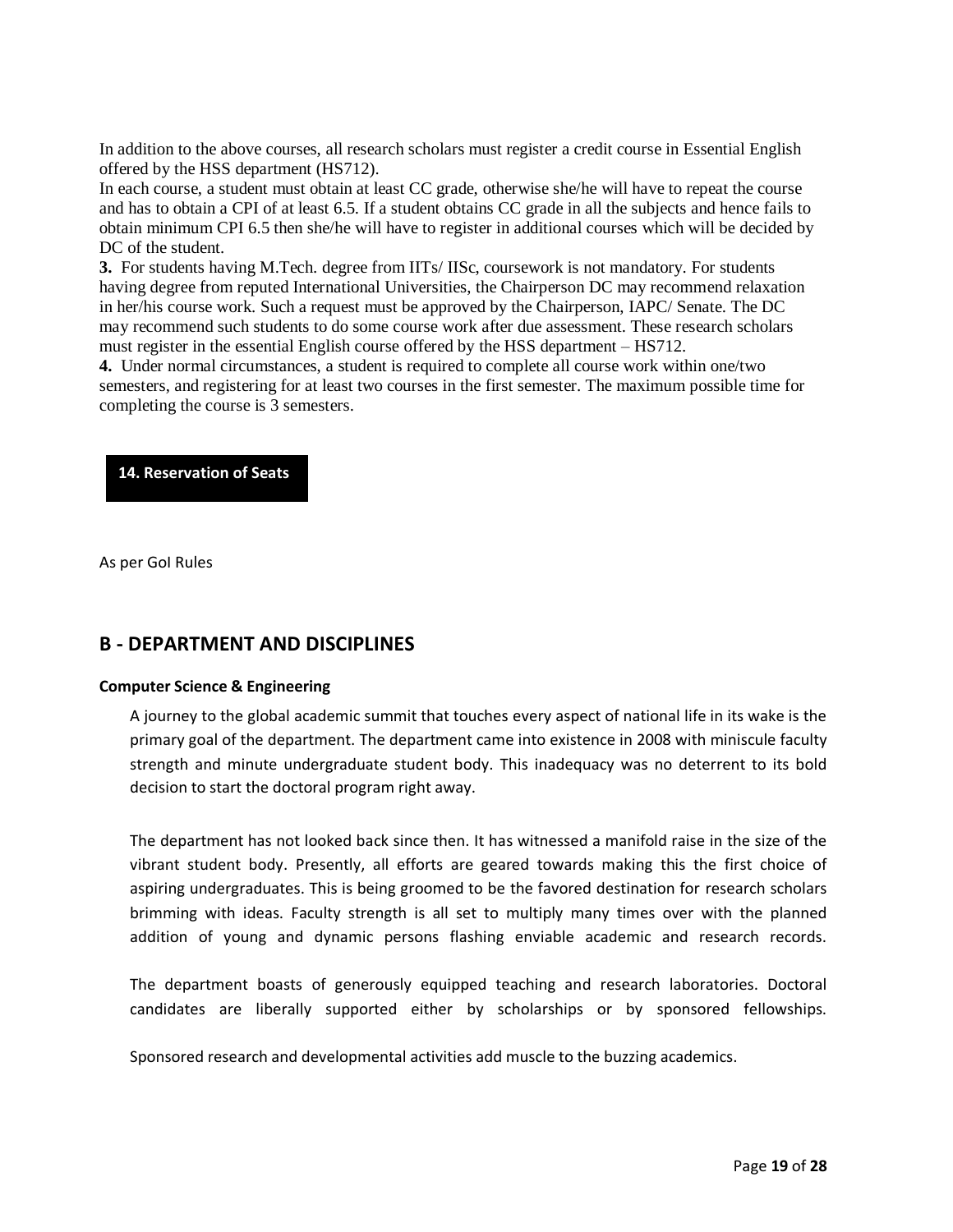#### **Electrical Engineering**

The Department of Electrical Engineering (EE) has been evolving since the inception of IIT Patna in the year 2008. The major objective of the department is to impart high quality education and to encourage the students, comprising B.Tech, M.Tech and PhD, in pursuing research. The department offers B. Tech in Electrical Engineering, M. Tech (Communication System Engineering) and Ph.D. program in various specialized areas of Electrical Engineering. The major research areas of the department include Communications, Optoelectronics, Signal Processing, Image and Video Processing, VLSI and Embedded System, RF and Microwave, Electric Drives, Power Systems and Power Electronics, Control Systems and Instrumentation. EE Department is executing research projects sponsored by external funding agencies.

#### **Mechanical Engineering**

Since its inception in 2008, the department has grown leaps and bounds with around 190 [undergraduate](http://www.iitp.ac.in/index.php/departments/engineering/mechanical-engineering/people/ug-students.html) and 90 [graduate students,](http://www.iitp.ac.in/index.php/departments/engineering/mechanical-engineering/people/pg-students.html) currently being supported by a team of 16 highly enthusiastic [faculty members](http://www.iitp.ac.in/index.php/departments/engineering/mechanical-engineering/people/faculty.html) and 7 trained [technical staff members.](http://www.iitp.ac.in/index.php/departments/engineering/mechanical-engineering/people/staff.html) The department at present offers [Bachelor of Technology degree](http://www.iitp.ac.in/index.php/departments/engineering/mechanical-engineering/courses.html) in Mechanical Engineering and [Master of](http://www.iitp.ac.in/index.php/departments/engineering/mechanical-engineering/courses.html)  [Technology degree](http://www.iitp.ac.in/index.php/departments/engineering/mechanical-engineering/courses.html) in Thermal and Fluids, Manufacturing, and Mechatronics streams of Mechanical Engineering. In addition, the Department has a successful [Ph.D. program with](http://www.iitp.ac.in/index.php/departments/engineering/mechanical-engineering/people/phd-students.html)  [over fifty scholars](http://www.iitp.ac.in/index.php/departments/engineering/mechanical-engineering/people/phd-students.html) performing research in various contemporary fields of Mechanical Engineering. A total of nine students have graduated with Doctoral Degree and have embarked on promising career path including jobs at leading industrial firms in addition to faculty and post-doctoral positions at national and international universities of repute.

The personnel in the Department venture in diverse multidisciplinary fields including surface engineering, soft-tissue mechanics, non-traditional manufacturing, laser material processing, condition monitoring, biomedical robotics, biomedical bone drilling, computational mechanics, fracture, finite element modelling, composites, fire, micro- and nano-scale heat transfer, boiling, condensation, two-phase flows, refrigeration and airconditioning, computational fluid dynamics, colloids and interfacial science, soft computing, and microgravity, among others. Such activities are aptly supported by 16 state-of-the-art [research cum teaching laboratories.](http://www.iitp.ac.in/index.php/departments/engineering/mechanical-engineering/facilities.html) Significant numbers of patents and publications in various top multidisciplinary journals is an evidence of the flourishing research environment in the department. Department has received more than 5.0 crores of funding support in terms of sponsored projects and consultancy works from various [Government and Industry](http://www.iitp.ac.in/index.php/departments/engineering/mechanical-engineering/research/projects.html)  [agencies](http://www.iitp.ac.in/index.php/departments/engineering/mechanical-engineering/research/projects.html) including Aeronautics Research Development Board (ARDB), Board of Research in Nuclear Science (BRNS), Defence Research Development Organization (DRDO), Department of Electronics and Information Technology (DeITY), Department of Science and Technology (DST), and Indian Space Research Organization (ISRO), among others.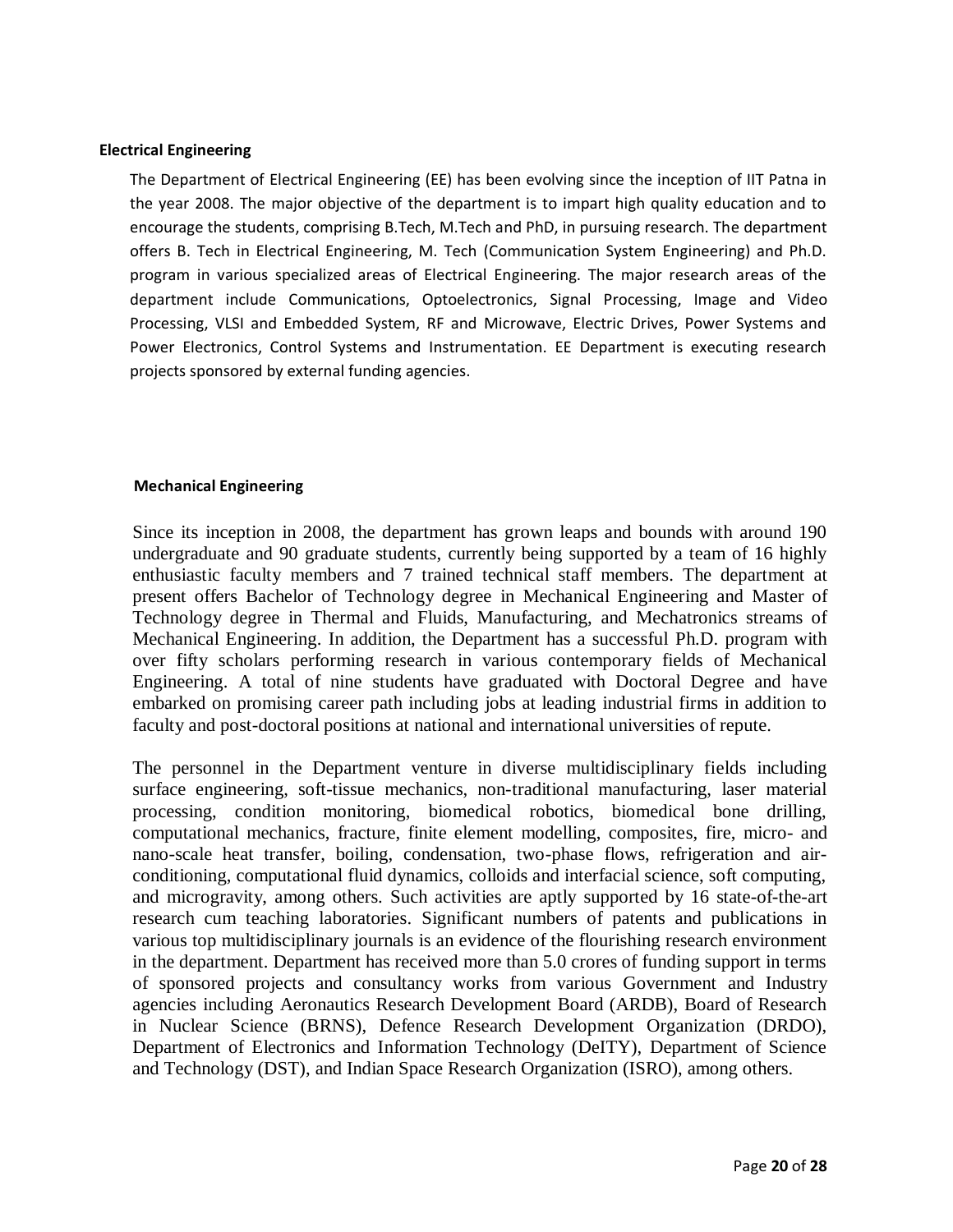#### **Material Science & Engineering**

Materials have played a key role in the development of mankind. Materials Science and Engineering (MSE) is an interdisciplinary field of science and engineering which investigates how changes in the structure of a material influence its properties. This field encompasses mechanical, chemical, biomedical, civil, electrical, and aerospace engineering;physics; and chemistry. It is a discipline that enables both the creation and application of materials in society. Materials scientists and engineers develop materials for new applications, improve existing materials to enhance performance and evaluate ways in which different materials can be used together.

#### **Chemical & Biochemical Engineering**

The vision of Chemical and Biochemical Engineering department at IIT Patna is to achieve national and international recognition through the educational and research achievements and the professional service of our faculty, staff and students. Our mission is to provide students with an overall educational experience that prepares our students to become successful professional chemical engineers capable of undertaking both life-long learning and further advanced studies.

The Chemical and Biochemical Engineering department plans to provide opportunities for both course-based and research-based Masters Degrees and Doctorates in addition to undergraduate B. Tech program. These undergraduate and graduate programs aim to develop highly-qualified graduates who are self-motivated, independent and clearthinking individuals capable of undertaking an independent work in industry and research and development programs and government and public sectors undertakings.

The department is trying to achieve fully developed infrastructure and well equipped laboratories in chemical and biochemical and Food process Engineering. Apart from this, department envisions to regularly organizing seminars and workshop on its own or with collaboration with other elite institutions. Department will be equipped with CAD lab and others for research in chemical reaction engineering, plant and process design, quality control and transport phenomenon would be developed in due course of time. Chemical and Biochemical Engineering department will focus on relevant curriculum and research and development in the areas of chemical products processing, biological systems engineering, food processing technology, bio-fuel, industrial biotechnology, bioreactor design and electrochemical energy conversion.

#### **Civil & Environmental Engineering**

The Civil and Environmental Engineering (DCEE) at Indian Institute of Technology Patna (IIT Patna) that constitutes of five independent disciplines; Structural Engineering, Geotechnical Engineering, Transportation Engineering, Water Resources Engineering, and Environmental Engineering. DCEE is one of the new departments established in 2013 that provides doctoral programmes on emerging research areas (viz., Structural Engineering, Geotechnical Engineering, Railway Engineering, Water Resources Engineering, and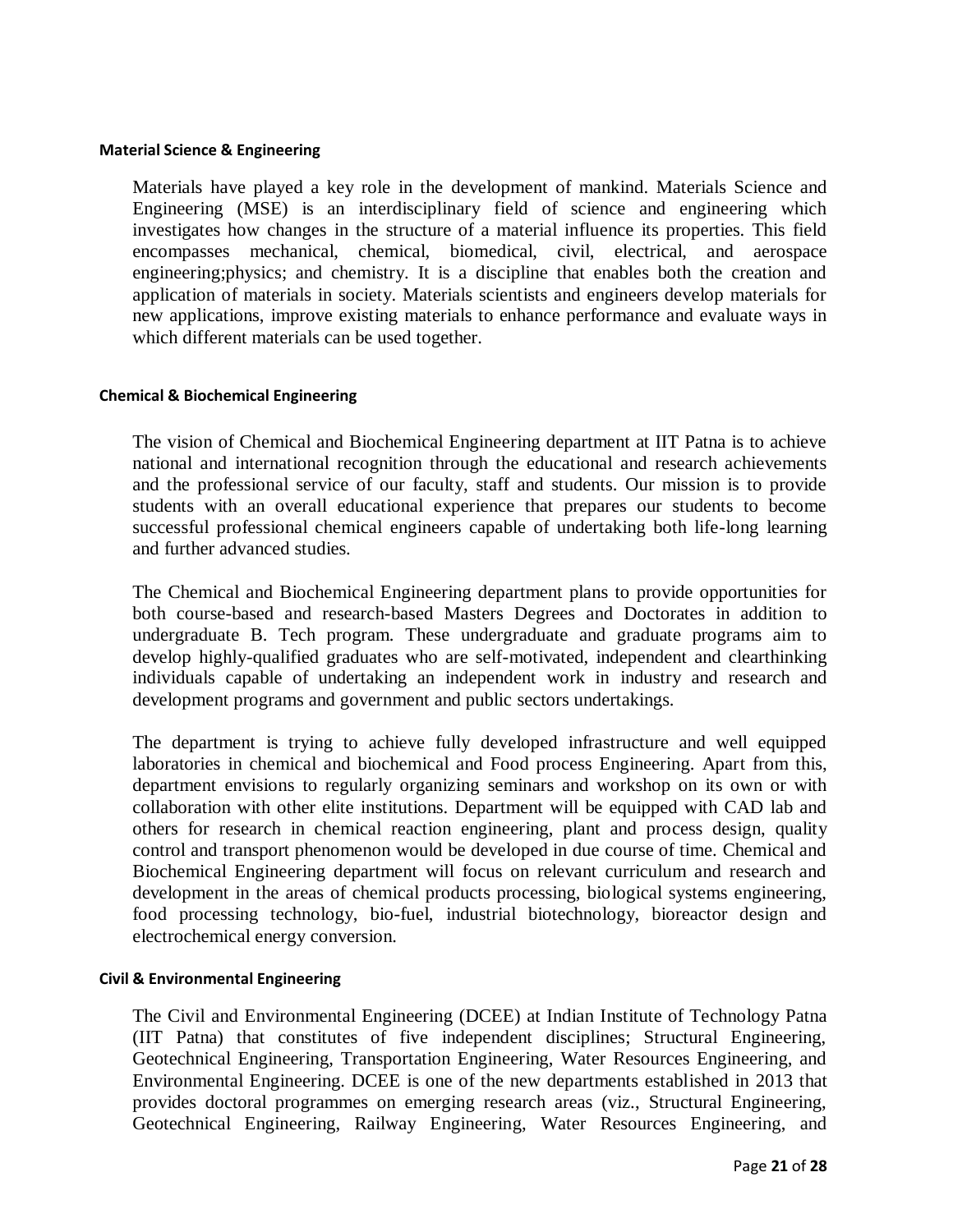Environmental Engineering). The DCEE is an innovative and vibrant place of learning, where students pursue their educational and research interests in order to lead the next generation in transforming the disciplines of civil and environmental engineering. Department is actively involved in basic as well as advanced research and provides high quality technical advisory support through various R&D projects and consultancy to various organizations.

Goal of the DCEE is to reach the level of excellence in latest technical front as well as advanced research; to provide a high quality teaching and learning environment in the field of Civil and Environmental Engineering to make students capable of innovative thinking. Instead of compartmentalizing, DCEE at IIT Patna is adopting an integrate approach to forge all these areas into a multi-disciplinary and application oriented course. This interdisciplinary nature will lead to development of creative and analytical ability of the students to handle the novel challenges of the society; further improving the lifestyle of the society by creating various innovative works and transferring technological knowledge from classroom to the real life.

#### **Physics**

The department of Physics at IIT Patna was established and started its activity in August 2008 to train undergraduate engineering students. In July 2009, the department initiated Ph. D. program in various frontier fields of Physics. M. Tech program in Nanoscience and Nanotechnology has been started since July 2012.

The department is committed to engage in high quality research and pursuit of excellence in teaching. The faculty members of the department are actively involved in research and development in challenging areas of both theory and experiment. Currently, the main research emphasis of the department comprises of Condensed Matter Physics, Optics, Biophysics, and Atomic & Molecular Physics.

#### **Chemistry**

The Department of Chemistry in IIT Patna has been established since the setting up of the Institute in 2008. The department started the PhD program in Chemistry from July 2009. A vibrant multidisciplinary research program in the Department of Chemistry at IIT Patna is supported by energetic faculty members and state-of-the-art research facilities. The faculty members of the department are committed to quality teaching and research. With a strong foundation in the conventional areas and quest for emerging areas of Chemistry, faculty and students are engaged in a range of dynamic research programs that include Supramolecular Chemistry, Target and Diversity oriented Organic synthesis, Nanochemistry, Catalysis, high resolution and Bio-Spectroscopy, Polymer and Biochemistry.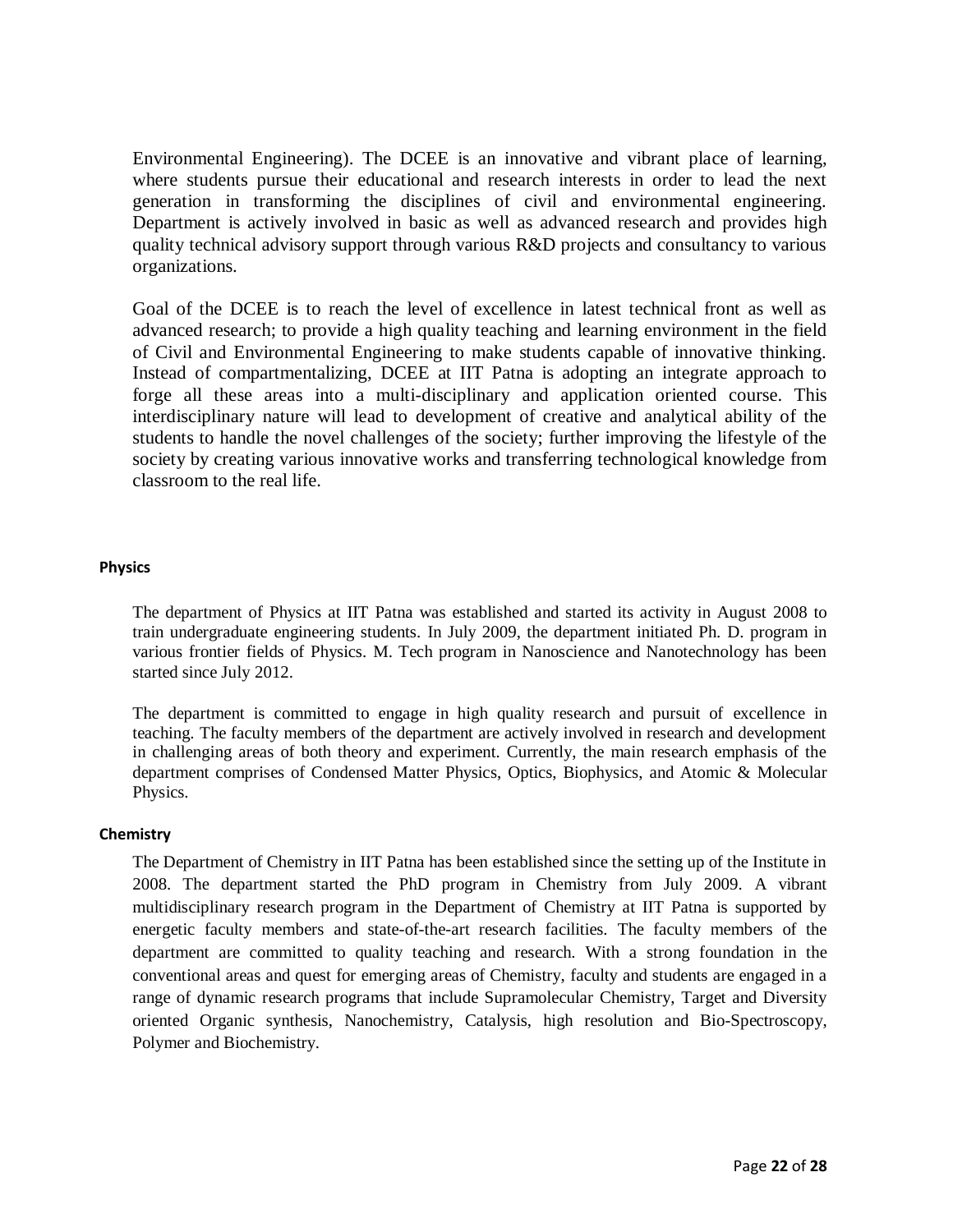#### **Mathematics**

Welcome to the Department of Mathematics at IIT Patna established in August, 2008. The Department of Mathematics is committed to impart high quality education in Mathematics at Undergraduate and Postgraduate levels.

The young and dynamic faculty members of the department have versatile experience both in teaching and research in various areas of Mathematics and Statistics. Currently the faculty members of the department are actively engaged in research areas such as Bayesian Statistics, Data Mining, Fuzzy Optimization, Geometric Topology and Topological Graph Theory, Mathematical Control theory, Multi-objective Programming, Non-linear Optimization, Number Theory, Optimal control, Statistical Decision Theory, Statistical Inference, Stochastic Differential Equation, Support Vector Machines, Fuzzy logic and its application, Rings & Modules, Associated Prime Rings, Mathematical Modeling in Ecology and Epidemiology, Applications of Differential Equations in Biology, Stability and Bifurcation, Mathematical Modeling of HIV dynamics :in vivo, Wireless communications and signal processing, estimation and detection, time and frequency domain signal analysis, blind signal parameters estimation, blind signal classification, blind wireless receiver design, estimation includes carrier frequency, symbol rate, symbol timing offset, carrier frequency offset, blind OFDM signal parameter estimation and synchronization, cooperative communications, MIMO, OFDM , cognitive radio and UWB systems, implementation of a universal blind receiver estimation algorithm on National Instrument (NI) hardware, experiment and measurement.

The department is currently running the M. Tech (Mathematics and Computing) and PhD programmes. Our M. Tech students are collaborating with several industrial and research agencies. The department has developed a computational research lab to encourage research areas which require high computing facilities.

#### **Humanities & Social Sciences**

The Humanities and Social Sciences Department incessantly tries to provide a humane perspective to the various technical branches at IIT Patna. It strives consistently to excel in its efforts day by day. Innovative and pertinent research is one such tool through which excellence can be aspired. The department envisions establishing itself as one of the best research platforms to young minds who have the undying thirst for knowledge. Past and ongoing researches in Economics, English language and literature, Linguistics, Management, Psychology, Public Health and Sociology not only try to answer useful inquiries but also try to use learning and imaginative actions as powerful tools to add to the enrichment and progress of human society. The uniqueness of the department will be realized by its successful and innovative researches along with the various interdisciplinary and multi disciplinary collaborations both within and beyond the institute.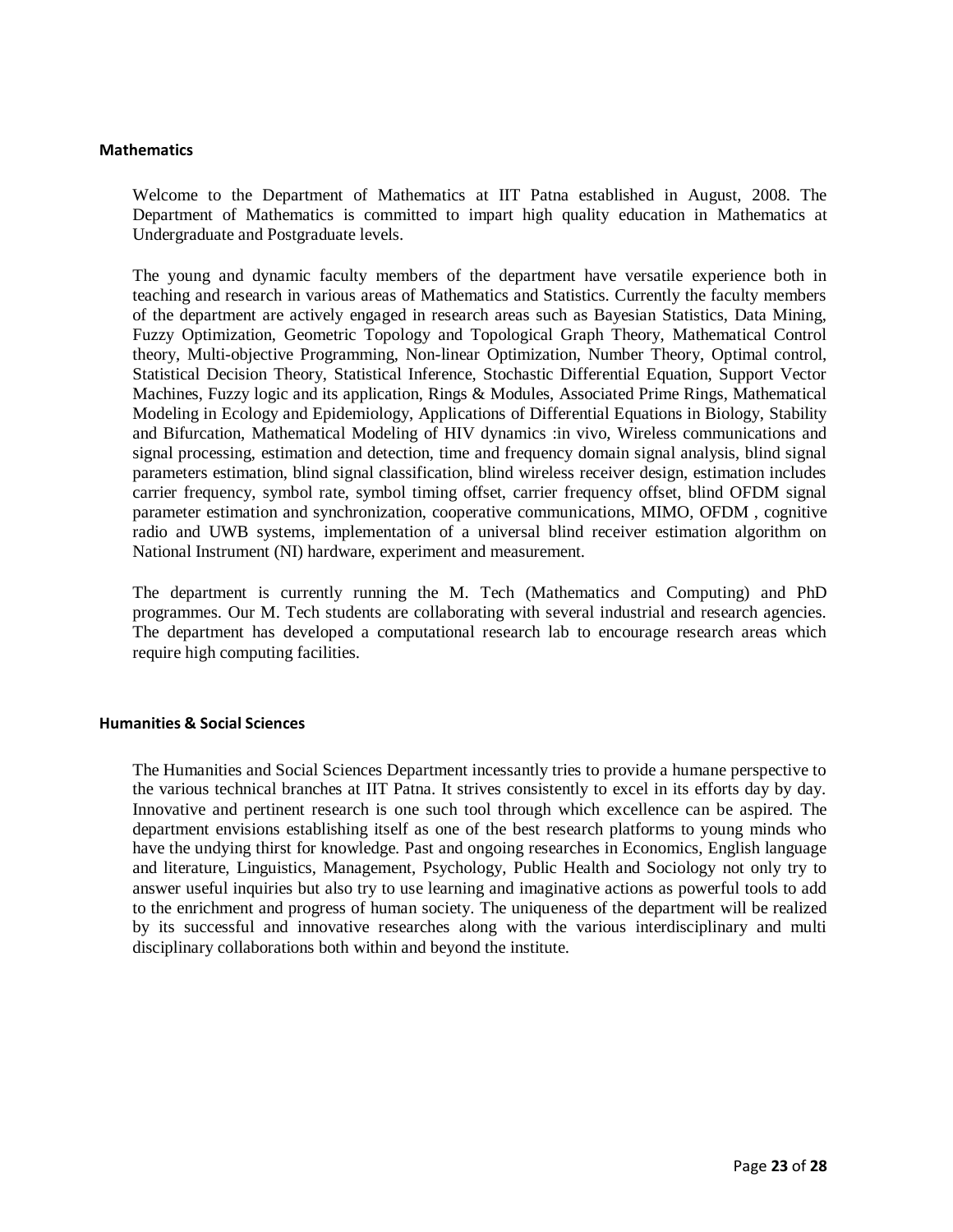### **C – CENTRE OF EXCELLENCE**

#### **1. SAIF**

The institute has Sophisticated Analytical Instrument Facility.

#### **D – APPENDICES**

1. **Fees and Deposits:** Please refer to the fee structure

**2. Refund of Fee:** As per the institute rules.

#### **3. Financial Assistance**

Institute fellow and CSIR-NET(JRF)/UGC-NET(JRF)/DST-INSPIRE /DBT/ fellow for 05 Years.

#### **4. Sponsorship letter for full-time candidates**

This Certificate must be furnished by a sponsored candidate at the time of Joining a programme

#### SPONSORSHIP CERTIFICATE

| Certificate that Mr./Ms.                                                                              | an applicant selected                                                                                  |  |  |  |
|-------------------------------------------------------------------------------------------------------|--------------------------------------------------------------------------------------------------------|--|--|--|
|                                                                                                       | for admission to the Post-graduate / Research (Ph.D.) programme in the department / Centre /           |  |  |  |
| School                                                                                                | of the Indian Institute of Technology Patna -                                                          |  |  |  |
|                                                                                                       | 800013 in the Autumn (July) / Spring (December) Semester of the session 20 __ - 20 __ is employed with |  |  |  |
| and that he / she has been<br>our organization named                                                  |                                                                                                        |  |  |  |
| sponsored by us for undergoing the programme : following are the relevant particulars, concerning him |                                                                                                        |  |  |  |
| / her:                                                                                                |                                                                                                        |  |  |  |
| (1)<br>Date of joining with the                                                                       |                                                                                                        |  |  |  |
| organization                                                                                          |                                                                                                        |  |  |  |
| (2)<br>Nature of appointment :                                                                        | (a) permanent (b) Temporary for                                                                        |  |  |  |
| years,                                                                                                |                                                                                                        |  |  |  |

Or Contract, valid upto\_\_\_\_\_\_\_\_\_\_\_\_\_\_\_\_\_\_\_\_\_\_\_\_\_\_\_\_\_\_\_\_\_\_\_\_\_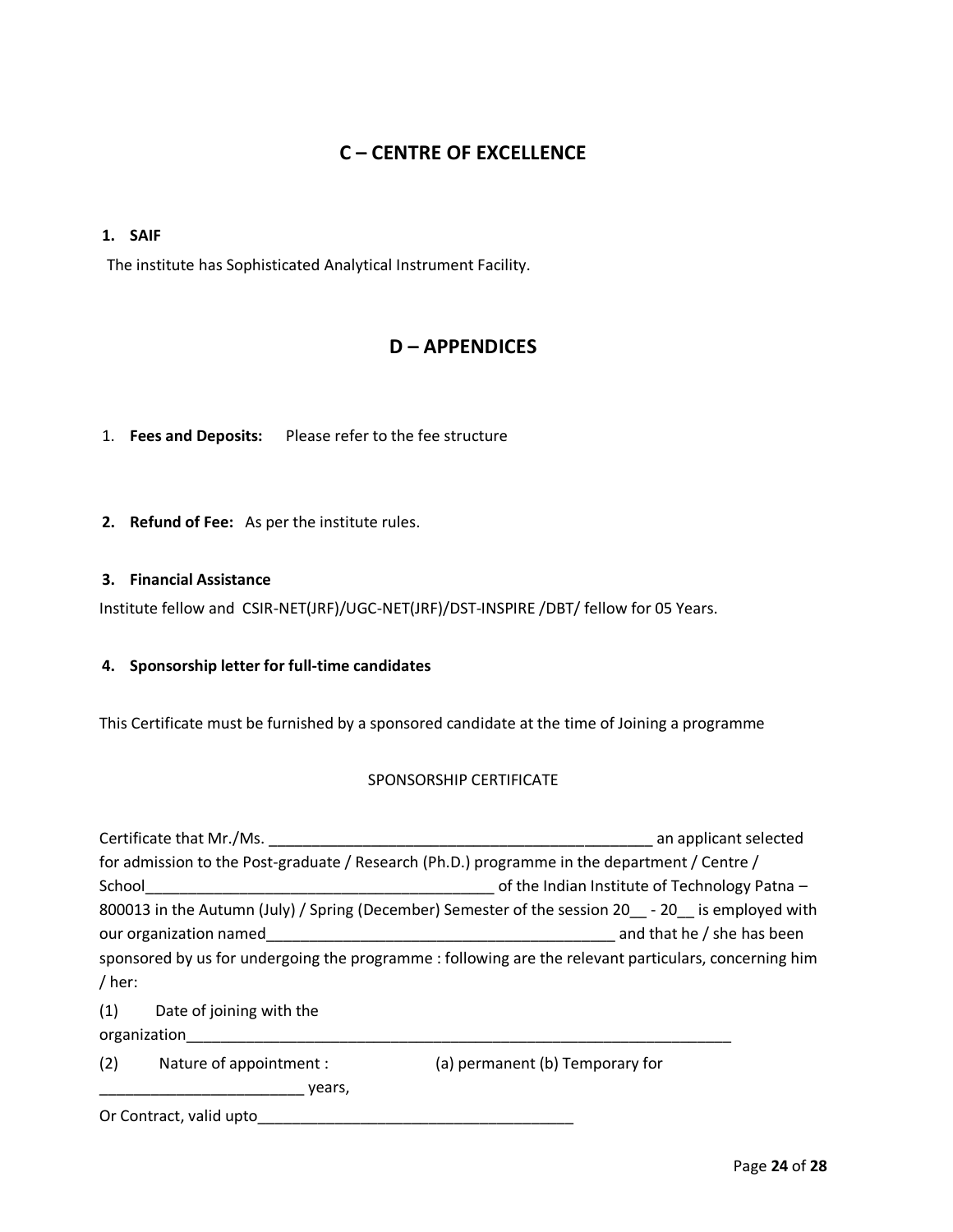| (3)        |                                                                                                                                                             | Nature of duty |        |
|------------|-------------------------------------------------------------------------------------------------------------------------------------------------------------|----------------|--------|
| (4)        | Present place of posting                                                                                                                                    |                |        |
| (5)        |                                                                                                                                                             | to             |        |
| (6)        | Date of being relieved of duties to join the programme in the Institute                                                                                     |                |        |
| (7)        | Total period of leave granted by the organization Total Pear                                                                                                |                | Months |
|            | Days for undergoing the programme (Residential requirement)                                                                                                 |                |        |
| (8)        | Kind of leave granted :                                                                                                                                     |                |        |
| (a)        |                                                                                                                                                             | to             |        |
| (b)        |                                                                                                                                                             | to             |        |
| (c)        |                                                                                                                                                             | to             |        |
| (9)        | In the case of candidates who intend to apply, after enrolment in the Institute, for permission to<br>work externally at the place of employment whether :- |                |        |
| (a)        | Necessary research facilities are available in the<br>organization                                                                                          |                |        |
| (b)        | The organization agrees to provide him / her those                                                                                                          |                |        |
| facilities |                                                                                                                                                             |                |        |
| (c)        | Name & Designation of the expert in the organization                                                                                                        |                |        |
|            | can guide partly research work in the case if necessary                                                                                                     |                |        |
|            |                                                                                                                                                             |                |        |

(with a brief bio-data)

Certified further that her/his services with the Organization will be retained during the period she/he carries out the studies / research work at IIT Patna and on completion thereof she/he will be accepted for joining back. It has been noted for the sponsored students / scholars the Institute does not have any financial commitment whatsoever and all necessary expenses for his / her stay and study / work there be borne by (a) himself / herself, (b) the Organization, (c) partly himself / herself and partly the Organization.

\_\_\_\_\_\_\_\_\_\_\_\_\_\_\_\_\_\_\_\_\_\_\_\_\_\_\_\_\_\_\_\_\_\_\_\_\_\_\_\_\_\_\_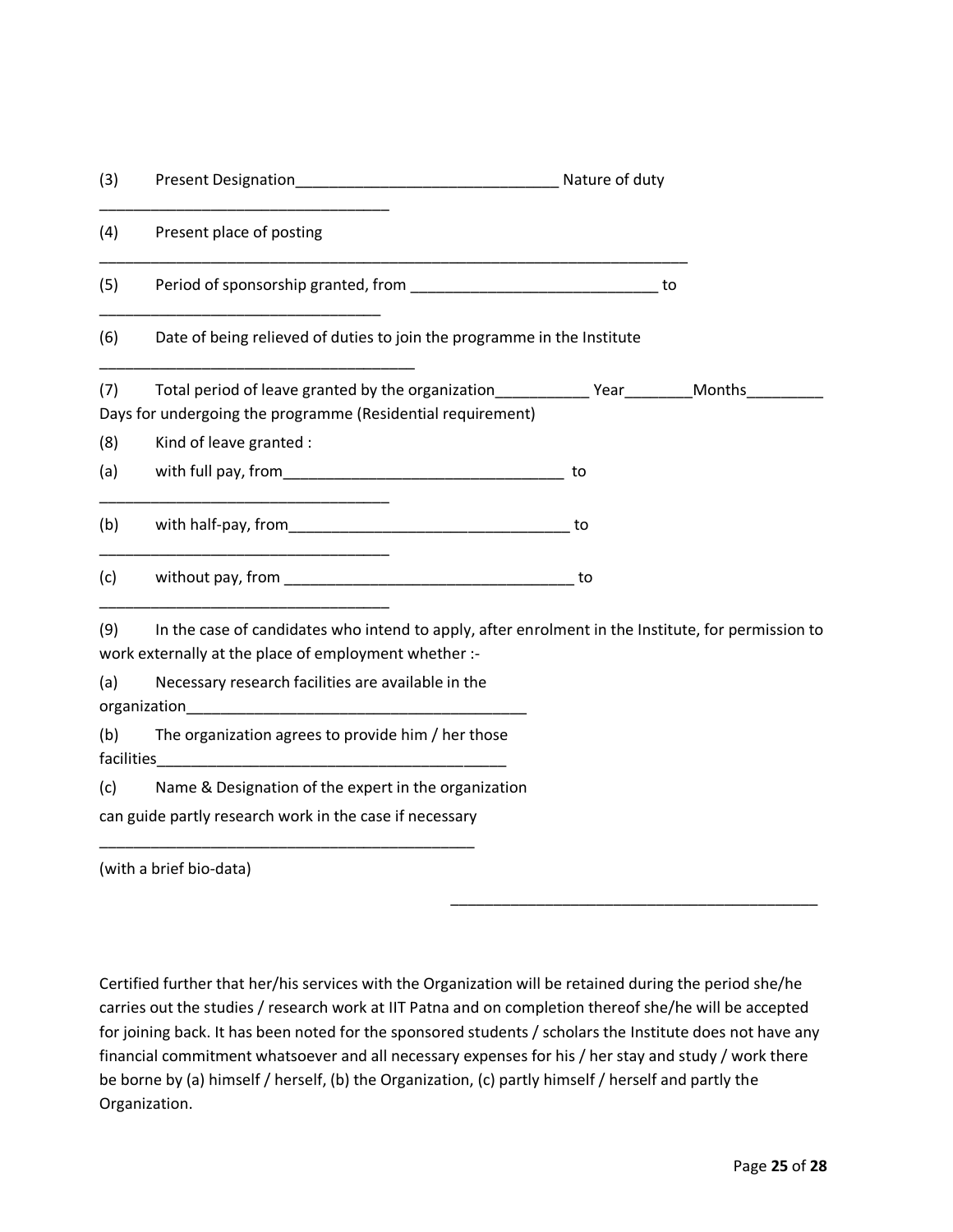In the event of there being any outstanding dues in the Institute on his / her account we agree to arrange for the recovery thereof.

| Date |                  | Signature of Competent Authority                                                                                                                 |
|------|------------------|--------------------------------------------------------------------------------------------------------------------------------------------------|
|      | <b>Full Name</b> | <u> 2000 - 2000 - 2000 - 2000 - 2000 - 2000 - 2000 - 2000 - 2000 - 2000 - 2000 - 2000 - 2000 - 2000 - 2000 - 200</u>                             |
|      | Designation      |                                                                                                                                                  |
|      |                  |                                                                                                                                                  |
|      |                  | N.B.: Please strike out the items not applicable. All the columns must be filled in otherwise the Sponsorship Certificate will not be acceptable |

**5. Employer's Letter in case of candidates joining Ph.D. programme on Study leave**

Please see point D-4

**6. Sponsorship Certificate for External Registration**

Please see point D-4

**7. No Objection Certificate for college Teacher**

Please see point D-

#### **8. Co-Guide particulars of External Registration**

A student may have a second Supervisor from the same or another Department**/** Centre as Co-Supervisor. The Co-Supervisor may be affiliated to a reputed National/International University/Institute/Center/Organization. The Co-Supervisor preferably should have PhD degree

#### **CHANGE/ADDITION OF SUPERVISOR(S)**

If a student has only one Supervisor and the Supervisor goes on leave for more than 6 months, then a Co-Supervisor is appointed by her/his Supervisor for official/administrative reason(s) during the period of the leave. Mutual consent of both the student and Supervisor is taken for such cases. The Chairperson, IAPC/Senate, has to approve such a change of Supervisor.

The Chairperson, IAPC/Senate may permit a student to change her/his Supervisor(s) for valid reasons. Mutual consent of the student and Supervisor(s) and recommendations of the respective DC are required. Such cases are reported to the IAPC/Senate members.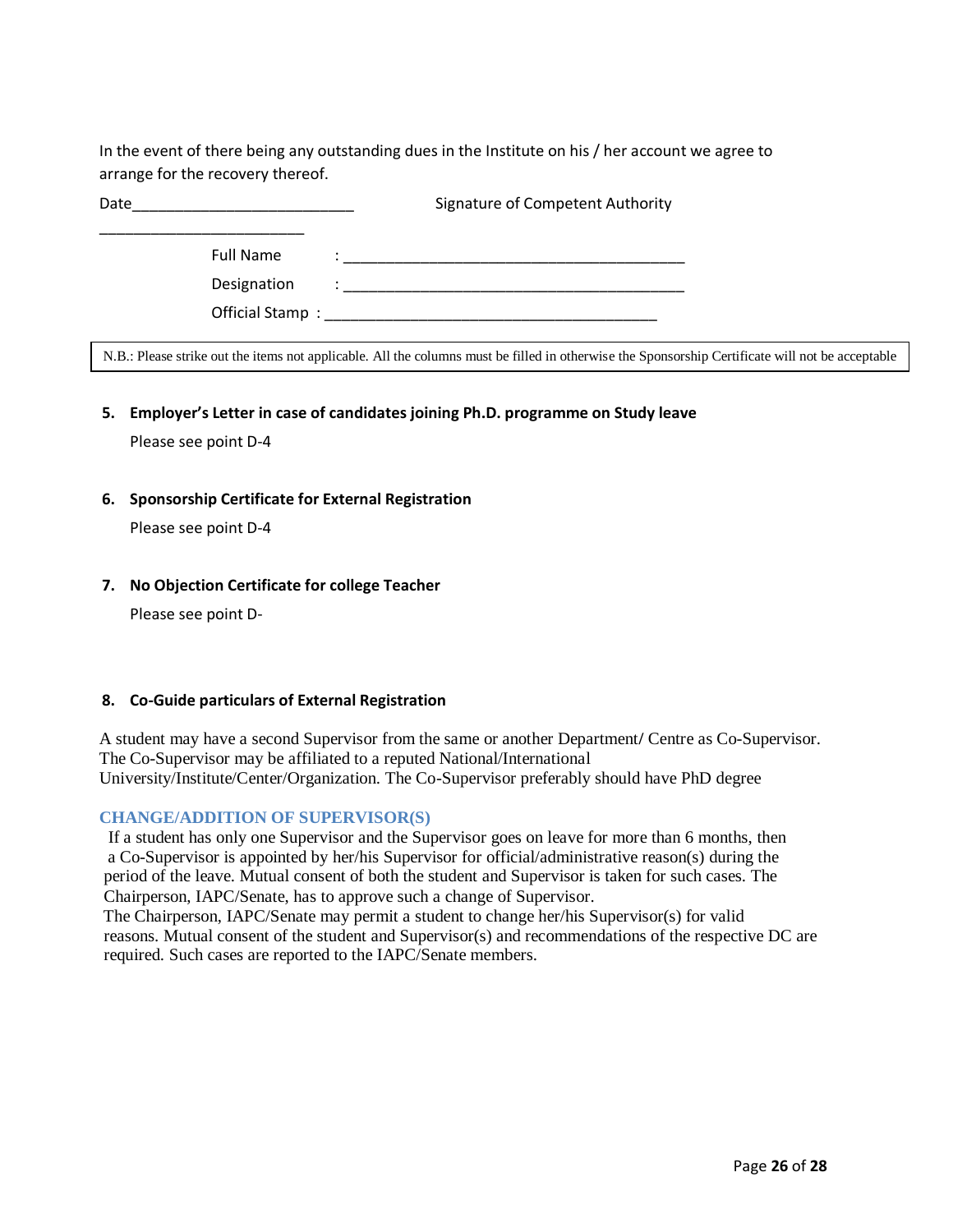### **E – HOW TO REACH INSTITUTE**

#### **Where is IIT Patna located?**

IIT Patna has shifted in his own permanent campus which is spread in 500 Acres. It is situated at N25˚32' 0.18" (Latitude) E 084˚51' 16.08" (Longitude) at Globe i.e. at Bihta (Satellite Town of Patna) which is 35 KM west of Patna. The Nearest Railway station is Bihta distance from the campus is 3KM as well as the Nearest airport is at Patna which is 35 KM from the campus. The Climate of campus is Humid subtropical.

#### **How to reach IIT Patna, Bihta from Patna airport or Patna Junction railway station?**

The Govt. of Bihar - BSRTC, bus services has been started round-a-clock to IIT Patna, Bihta campus from Patna Junction. Local train facility is also available from Patna Junction to Bihta railway station. Taxi is available from the Patna airport to reach the campus.

### **F – INTERNATIONAL STUDENT ADMISSION:**

 Foreign nationals can only register as regular full time scholars. Foreign nationals with degree from Indian universities will be treated on par with Indian nationals for admission purposes. They should have cleared TOEFL score in the relevant discipline.